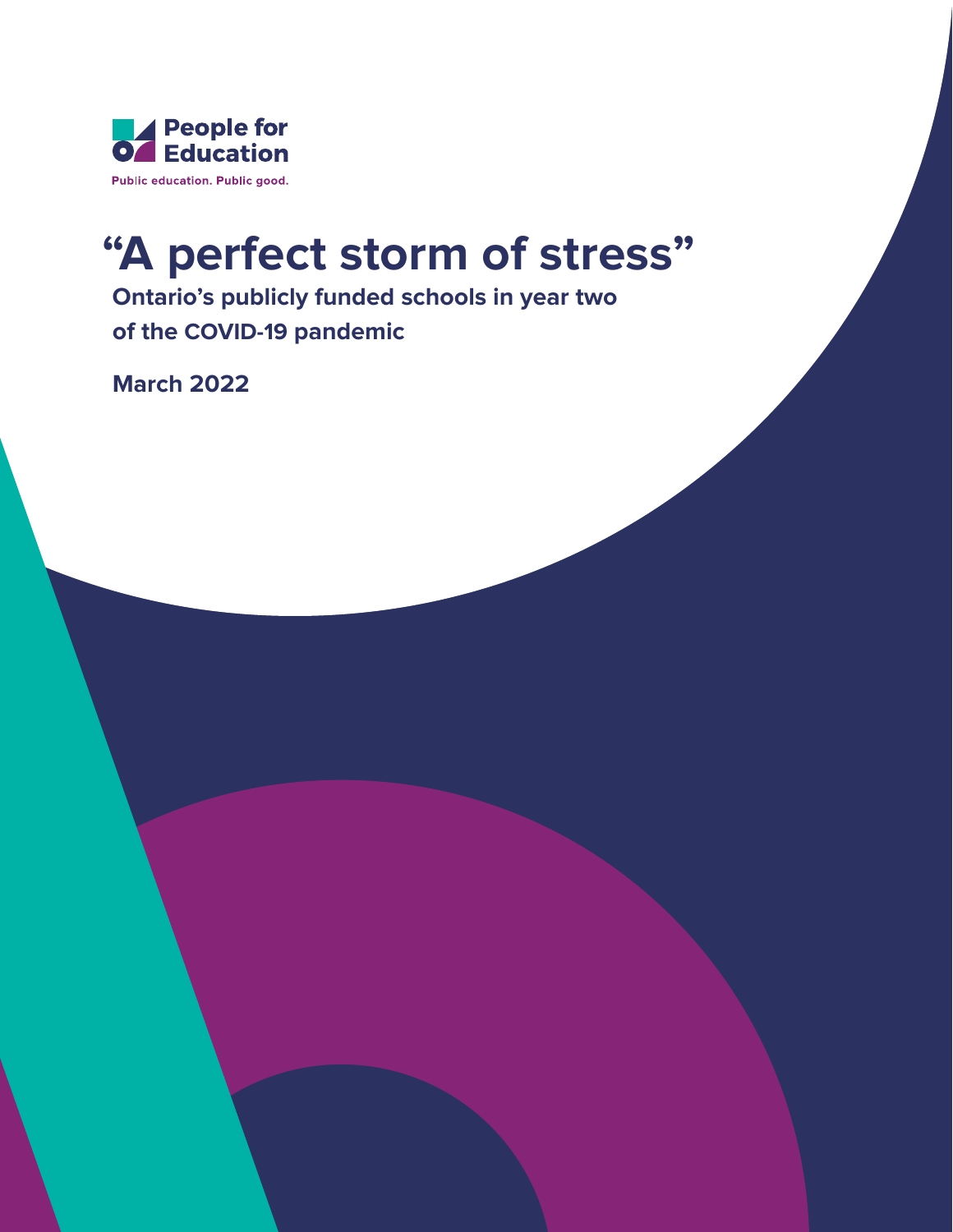#### **© People for Education, 2022**

People for Education is an independent, non-partisan, charitable organization working to support and advance public education through research, policy, and public engagement.

Charitable No. 85719 0532 RR0001

728A St Clair Avenue West, Toronto, ON, M6C 1B3 416-534-0100 www.peopleforeducation.ca

#### **Notice of copyright and intellectual property**

The Annual Ontario School Survey was developed by People for Education and the Metro Parent Network, in consultation with parents and parent groups across Ontario. People for Education owns the copyright on all intellectual property that is part of this project.

Use of any questions contained in the survey, or any of the intellectual property developed to support administration of the survey, is strictly prohibited without the express written permission of People for Education.

Questions about the use of intellectual property should be addressed to the Director, Policy and Research, People for Education, at info@peopleforeducation.ca.

#### **Data from the survey**

Specific research data from the survey can be provided for a fee. Elementary school data have been collected since 1997, and secondary school data have been collected since 2000. For more information, please contact info@peopleforeducation.ca.

#### **Document citation**

People for Education. 2022. A perfect storm of stress: Ontario's publicly funded schools in year two of the COVID-19 pandemic.

#### **Authors**

Jasmine Hodgson-Bautista Robin Liu Hopson Jennifer Pearson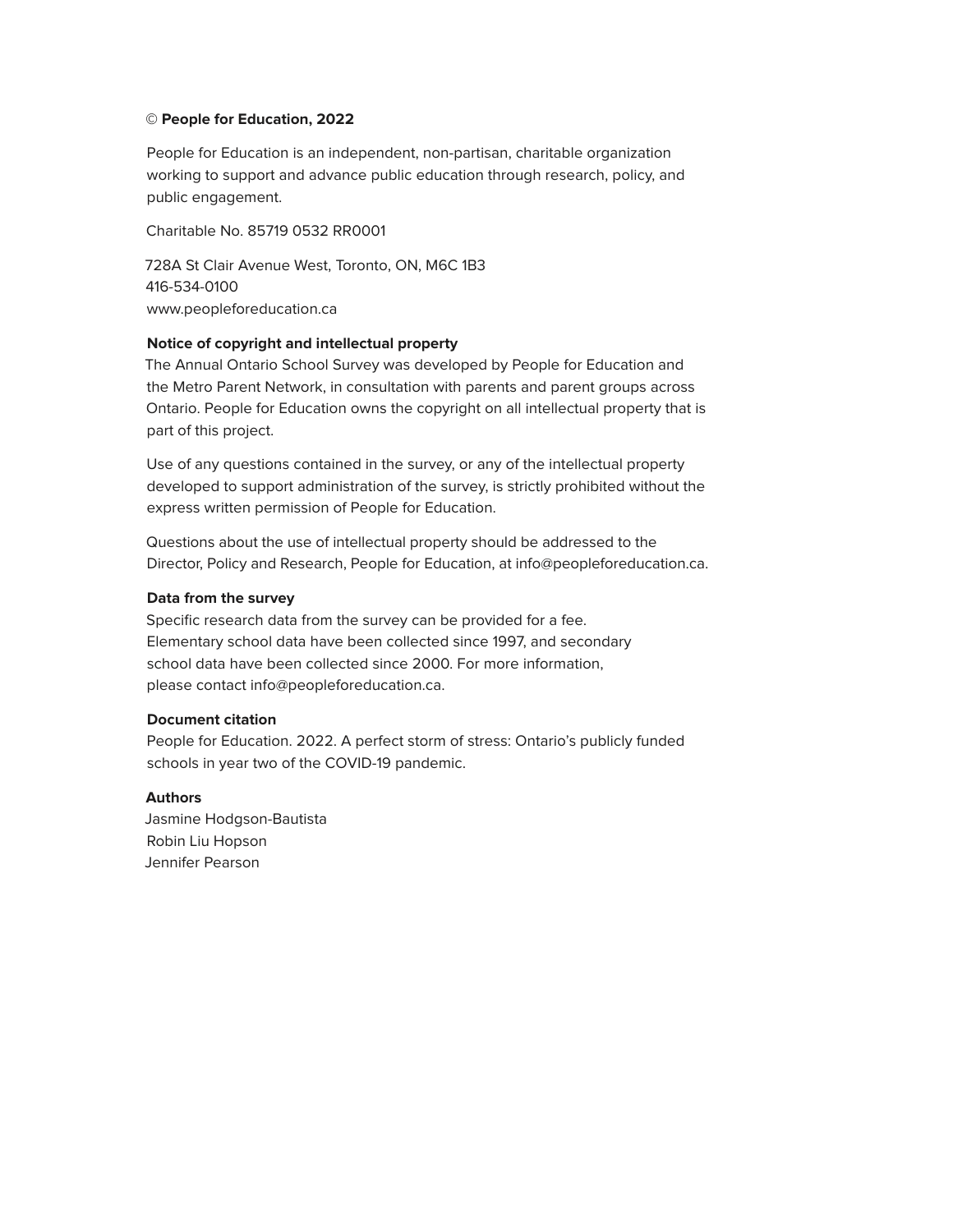## **Contents**

| <b>Acknowledgements</b>                                                      | iii |
|------------------------------------------------------------------------------|-----|
| <b>Executive summary</b>                                                     | 1   |
| <b>Introduction</b>                                                          | 3   |
| <b>The Pandemic:</b><br>Year 1 versus year 2-what's changed, and what hasn't | 4   |
| 1. Ontario schools are in a "fail to fill" staffing situation                | 4   |
| 2. Student and staff mental health and<br>well-being continue to suffer      | 7   |
| 3. Virtual learning: The good, the bad, and the hybrid                       | 11  |
| 4. Without adequate supports, the pandemic<br>continues to widen gaps        | 17  |
| 5. Government support, or lack thereof                                       | 19  |
| 6. Principals have been pushed to their limits                               | 21  |
| <b>Conclusion: We need a plan</b>                                            | 23  |
| <b>Appendix: Methodology</b>                                                 | 27  |
| <b>References</b>                                                            | 29  |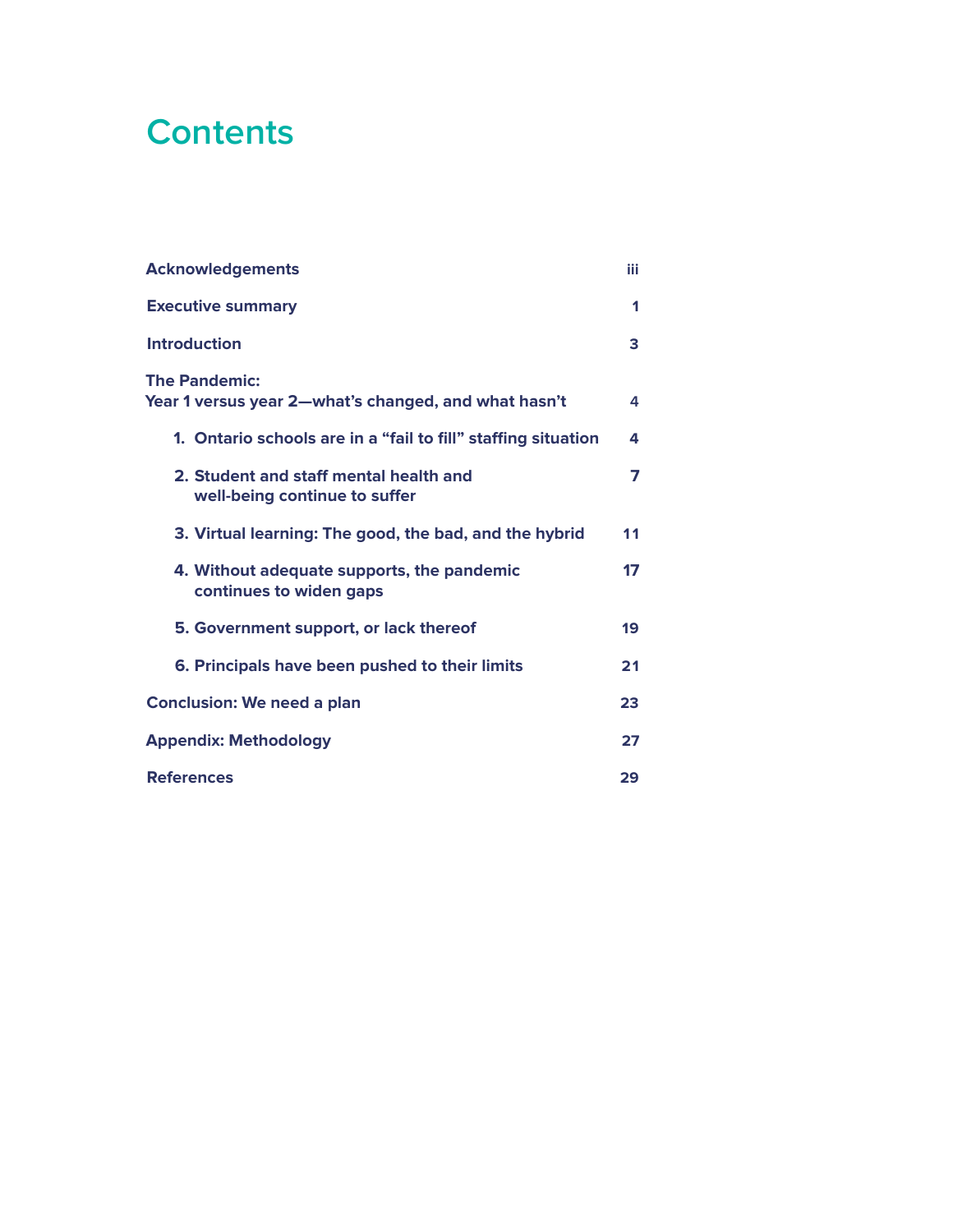## <span id="page-3-0"></span>**Acknowledgements**

People for Education is supported by thousands of individual donors, and the work and dedication of hundreds of volunteers. We also receive support from the following funders:



Every year, principals in schools across Ontario take the time to complete our survey and share their stories with us. This work would not be possible without them.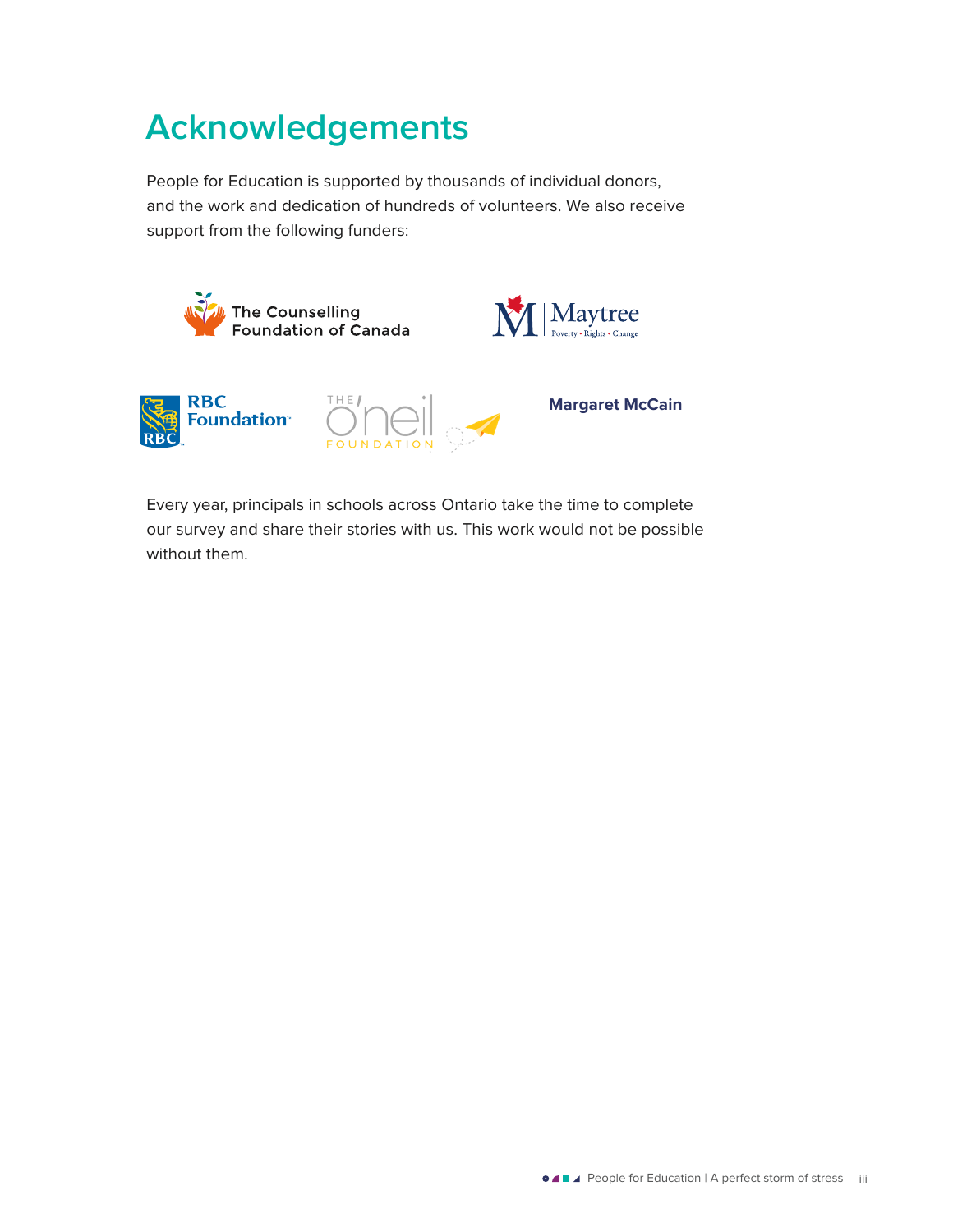<span id="page-4-0"></span>

## **"A perfect storm of stress": Ontario's publicly funded schools in year two of the COVID-19 pandemic**

## **Executive summary**

ast year, People for Education's (PFE's) Annual Ontario<br>
School Survey (AOSS) 2020–21 detailed a story<br>
of both challenges and innovation among the<br> **Province's publicly funded schools. This year's AOSS School Survey (AOSS) 2020–21 detailed a story of both challenges and innovation among the province's publicly funded schools. This year's AOSS 2021–22 data illuminate a system—and the individuals inside of it—on the brink of breakdown. Students, educators, and school boards across the province have been pushed to their limits, with inadequate resources and little respite. The findings in this report explore the 965 responses PFE gathered from principals across Ontario, representing 70 of the 72 publicly funded school boards in the province. Their perspectives articulate the challenging circumstances facing their school communities.**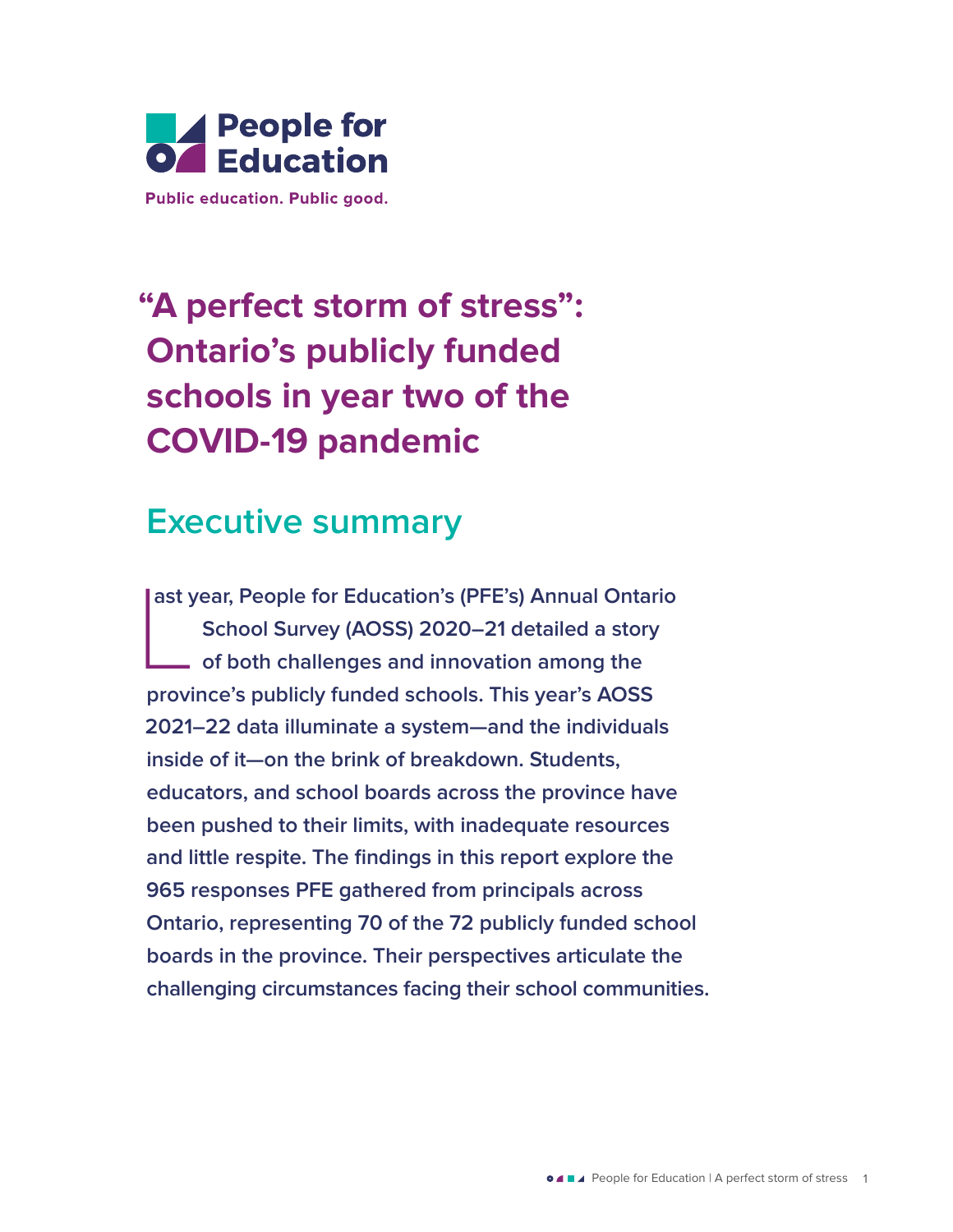PFE's 2020-21 Challenges and Innovations report called for an immediate, clear, and comprehensive recovery plan to enable the education system, its educators, and students to recover from the pandemic and the challenges that came with it. However, this year's AOSS 2021-22 findings show that the issues facing students and educators remain relatively unchanged, and the magnitude, prevalence, and urgency of these issues have only grown:

- **1.** A "fail to fill" staffing situation:
	- Stress from the COVID-19 pandemic, compounded by a lack of sufficient funding, and the extension of teacher training in Ontario, have created a staffing crisis in Ontario, with 90% of principals saying that coordinating staffing was a current challenge for their school.
- **2.** Insufficient mental health and well-being supports:
	- Only 43% of principals agreed or strongly agreed with the statement "My school has the resources necessary to support the mental health and well-being of its students."
- **3.** The challenges posed by hybrid learning models:
	- Principals made the challenges associated with hybrid learning clear: increased workloads, stress, and anxiety for educators; a decreased capacity to support students with special needs or disabilities; unrealistic expectations on teachers, as they were asked to be in two places at once; lower rates of student attendance, participation, and engagement; and minimal advance notice provided by the government for planning. On top of these challenges, Ontario schools continued to experience disruptions to learning in moving between virtual, in-person, and hybrid models.
- **4.** Exacerbated inequities for students on the margins:
	- Between trying to meet basic technology needs so that they could participate in their education, and basic needs such as food, shelter, and warm clothing, the pandemic has widened the achievement and engagement gaps for students from low socioeconomic backgrounds, racialized students, and students in rural areas.
- **5.** Ineffective government support and communication:
	- The consistent lack of consultation and communication between the government and school leaders has left many principals feeling overlooked, overworked, and undervalued.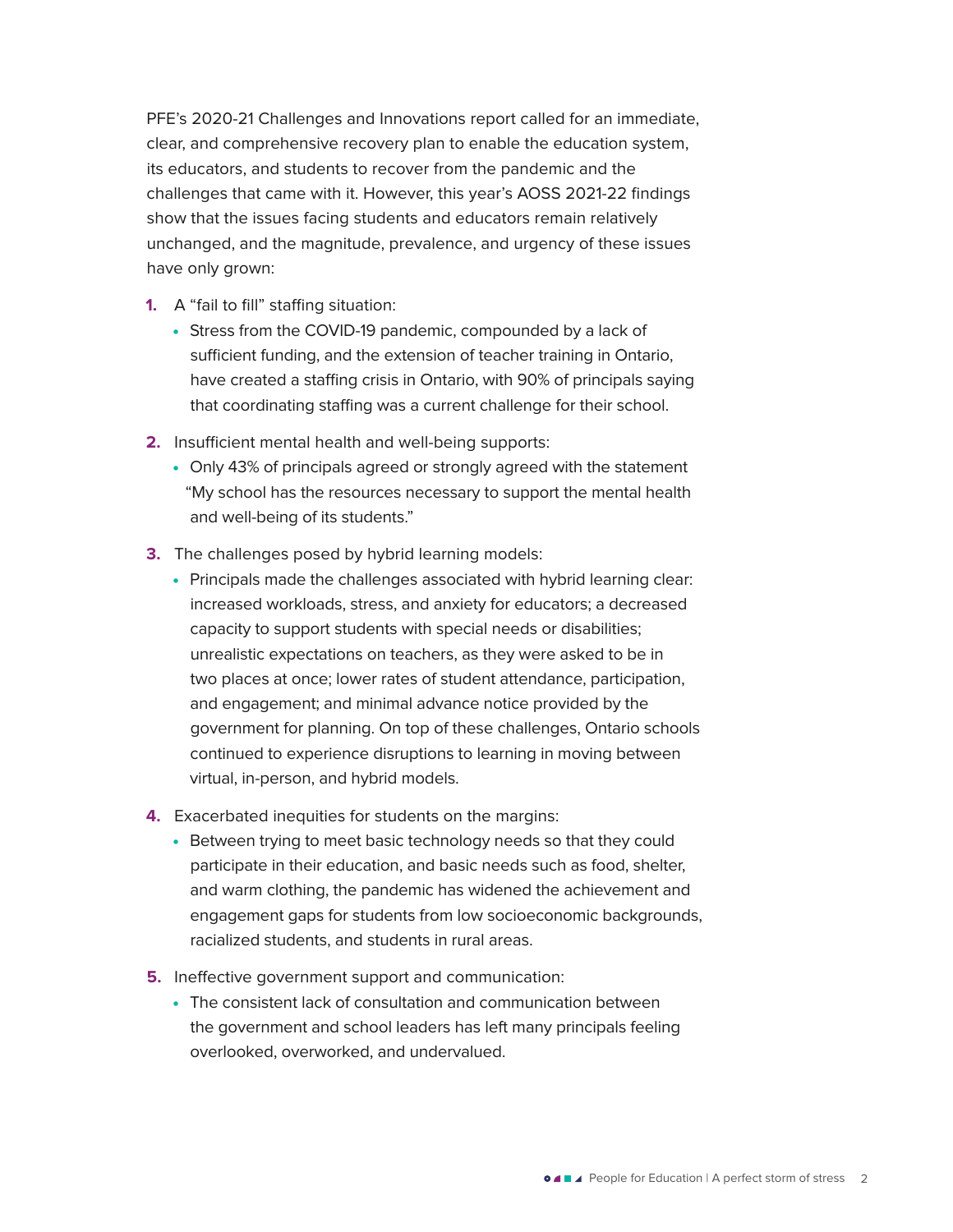- <span id="page-6-0"></span>**6.** Principals being pushed to their limits:
	- 51% of principals reported that they disagreed or strongly disagreed with the statement "My recent levels of stress at work feel manageable."
	- Principals reported that an overwhelming lack of support on all frontsadministration, funding, safety resources, and communication from the government—has undermined their capacity to do their jobs.

It is evident that schools need a concise and comprehensive plan to offset the disruptions, stress, and damage that education systems have incurred over the past two years. Ontario needs a clear vision for pandemic recovery, one that will send a strong message to students and educators that they have not been forgotten.

## **Introduction**

**Where to begin? Staff are completely burned out. Student behaviours are extreme. We have never had the level of challenge we have had this year. Add to this the underlying fear of COVID for staff and their families, and vulnerable loved ones, and there is a perfect storm of stress.** 

**Elementary and secondary school principal, Northern Ontario**

The 2021–22 school year marks the second full school year that students and educators in Ontario's publicly funded schools have had to navigate constant disruptions, uncertainties, and the above-noted "perfect storm of stress" that built up during the COVID-19 pandemic. It is also the second time that PFE surveyed principals across the province for our AOSS during the pandemic. Last year, we adapted many survey questions to collect preliminary data on how COVID-19 was affecting publicly funded schools in Ontario. Based on the significant challenges highlighted by principals in AOSS 2020–21, principals were asked once again in the AOSS 2021–22 to share their experiences during the second school year affected by COVID-19.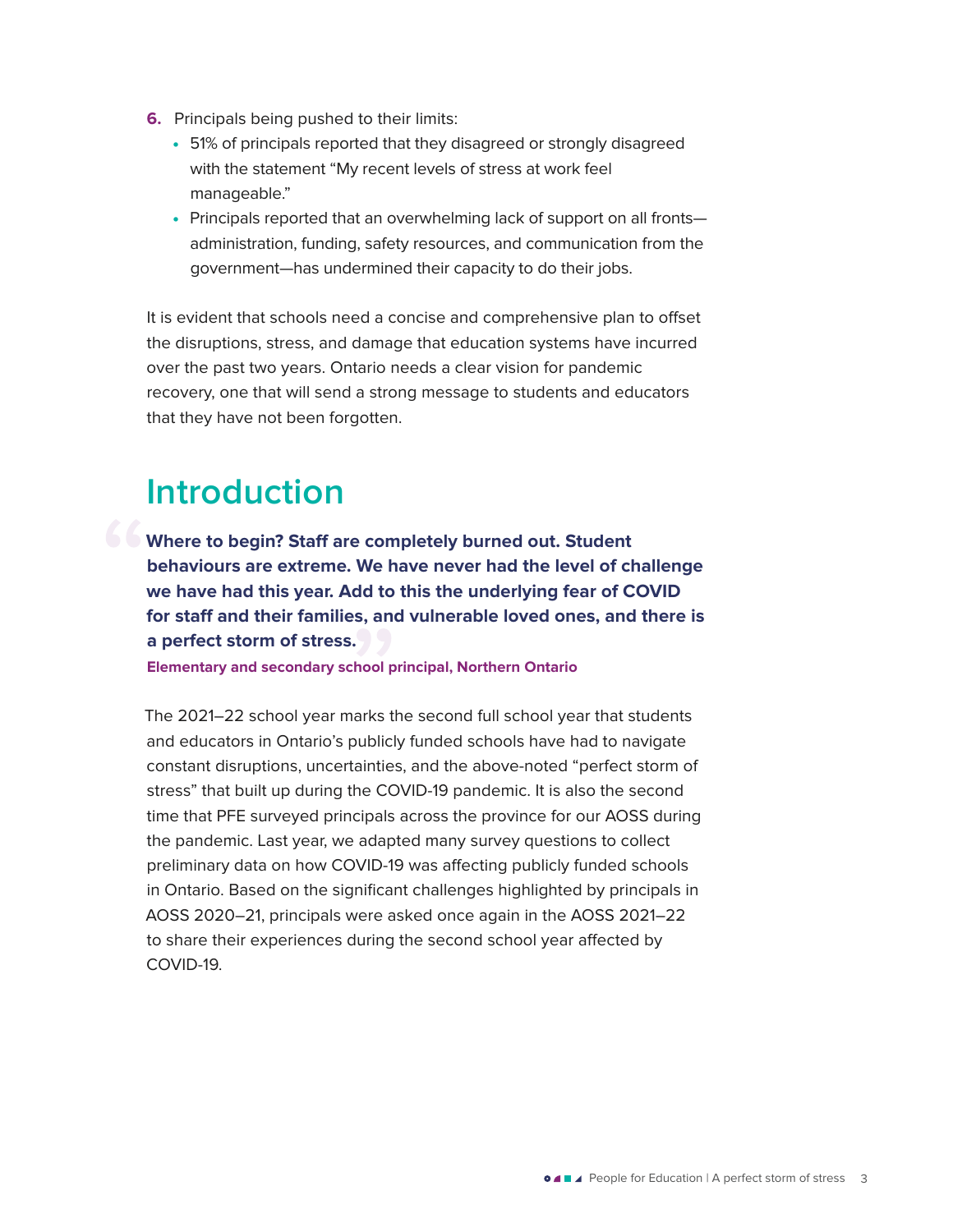<span id="page-7-0"></span>At first glance, the survey data collected in AOSS 2021–22 indicate that Ontario schools continue to face mounting challenges with school staffing and juggling in-person, hybrid, and virtual learning, as well as the growing, urgent need for mental health and wellness supports at school. The most recent findings capture the turbulent reality that Ontario principals, school staff, and students are currently experiencing in an education system pushed to the limits. Early research on the impact of the pandemic on education has already begun to shed light on the growing inequities and potential long-term effects on Ontario students (Organisation for Economic Cooperation and Development 2021; Gallagher-Mackay et al. 2021; Tranjan et al. 2022; United Nations Educational, Scientific and Cultural Organization (UNESCO) 2021; Whitley et al. 2021). Adding to this body of research, this report describes many of the challenges principals are experiencing in Ontario's publicly funded schools during the 2021–22 school year. Their perspectives best articulate the realities in their school communities.

## **The Pandemic: Year 1 versus year 2—what's changed, and what hasn't**

### **1. Ontario schools are in a "fail to fill" staffing situation**

**The staffing shortages have been chronic all fall long: this is definitely an area that I would describe as a crisis. Elementary school principal, Eastern Ontario**

In AOSS 2021–22, principals were asked to indicate the challenges they were facing at their schools in light of COVID-19. The most reported challenge was coordinating staff: 90% of principals said that they faced this challenge, followed by 83% of principals noting space and distancing as challenges (see Figure 1).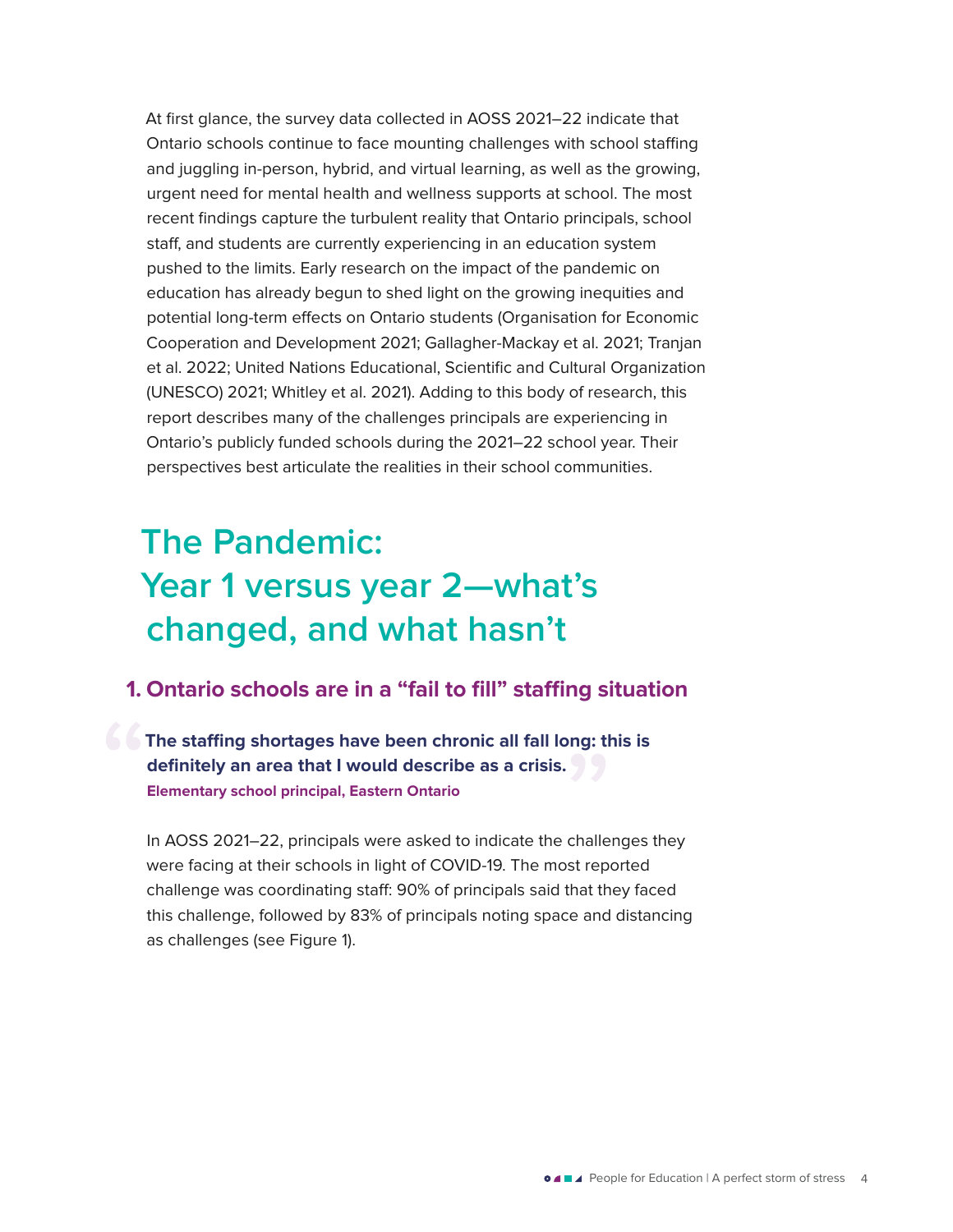

#### **Top challenges facing Ontario schools in light of COVID-19**

**Figure 1.**

**Top challenges facing Ontario schools in light of COVID-19, AOSS 2021–22**

In last year's AOSS,<sup>1</sup> principals were asked to rank the challenges they were facing because of COVID-19. Principals of both in-person and hybrid schools ranked coordinating staff along with space and distancing as the top three challenges they faced in their schools (People for Education 2021a). More than a year later, principals continue to name coordinating staffing as well as space and distancing as the dominant challenges faced by their schools. Although school staff continues to demonstrate resilience and creativity in facing these obstacles, principals' responses make it clear that there has been very little progress in addressing the initial challenges brought on by a pandemic that began two years ago.

The safety and health implications of these staffing shortages were described in a Southwestern Ontario elementary school principal's response:

<sup>1</sup> The AOSS 2020–21 was completed in three parts: a fall 2020 survey, a spring 2021 survey, and interviews. Comparisons between AOSS 2020–21 and AOSS 2021–22 data use the fall 2020 survey data only.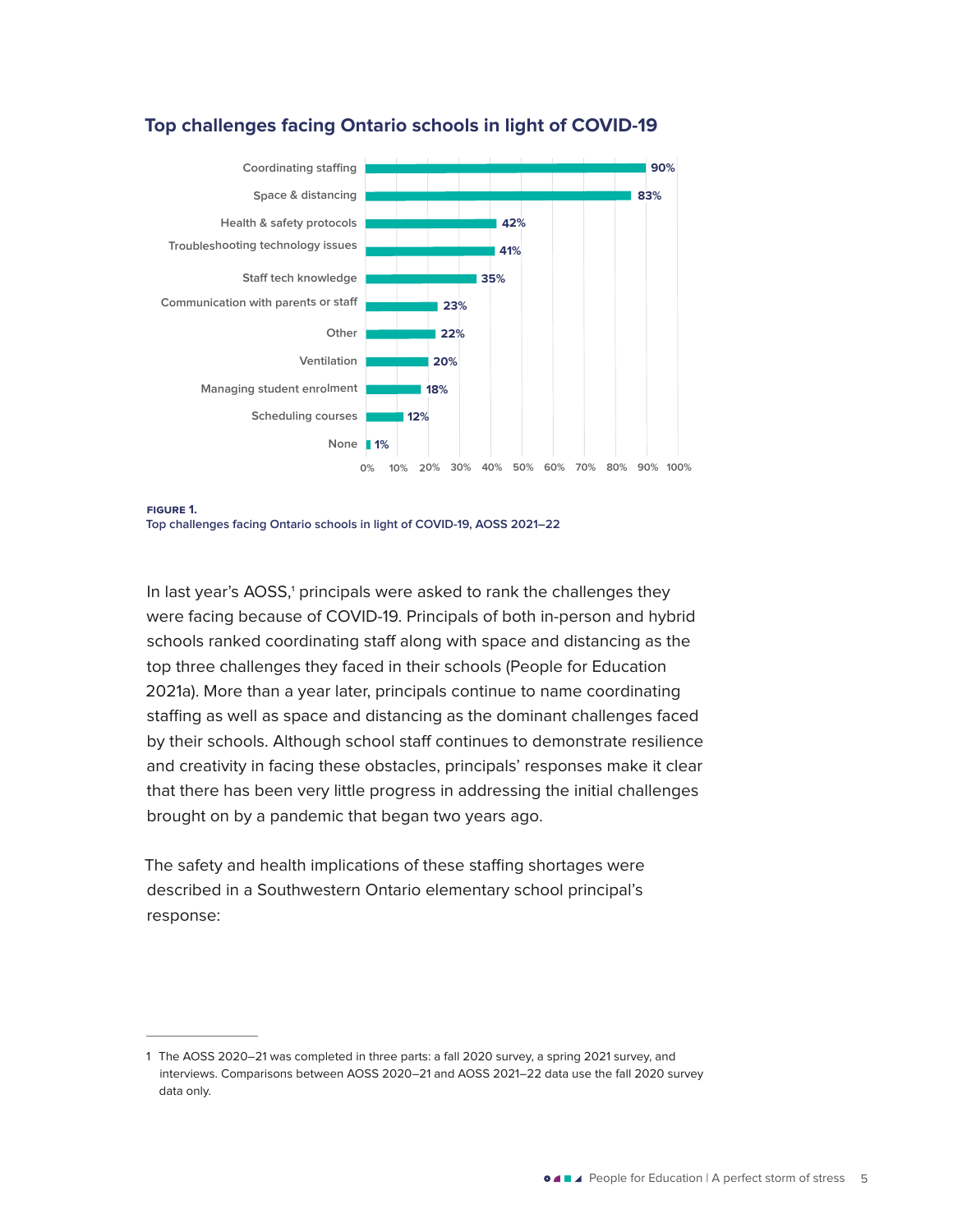**The number one issue on a daily basis are staff shortages. I cannot emphasize enough how problematic this is for elementary schools, as these students are not old enough to supervise themselves. It is not like in other sectors where others can just compensate by having more patients/clients/customers and it feels busier. This means that children are at risk of being unsafe because there is no one to watch them. We need more supply personnel to keep our schools open and safe. Secondly, we cannot socially distance in classrooms where we have 25+ students. This is especially true of students in portable classrooms. Elementary school principal, Southwestern Ontario**

The issues are deeply intertwined. Fewer staff members can lead to larger class sizes, which, in turn, create physical limitations on the amount of distancing possible. In addition to the safety concerns created by these supervision and space dilemmas, principals indicated that these challenges place a heavy burden on teachers and staff, who are asked to give up their preparation time or who find themselves working into the evening and on weekends to catch up on their primary role and responsibilities. This failure to fill staffing vacancies begs the question of why there is a shortage to begin with, and while the answer is complex, there are three contributing factors to note:

- **1.** The extension of teacher education from one to two years in Ontario and simultaneous reduction of preservice education admissions by 50% per year;
- **2.** The failure of the Ministry of Education to continue to provide substantial funding increases to support staffing needs for the 2021-22 school year; and
- **3.** The compounding impacts of COVID-19 on the public education system.

As early as 1998, Ontario district school boards experienced a shortage of elementary and secondary teachers caused by an uptick in retirements; however, this shortage was short-lived and by 2005, a surplus of newteacher graduates became the new normal (Ontario College of Teachers 2020). To address this oversupply, the Ontario government expanded teacher education from one to two years beginning in September 2015 and simultaneously reduced student admissions by 50% each year (Ontario Ministry of Education 2013).. In 2018, a change in government altered the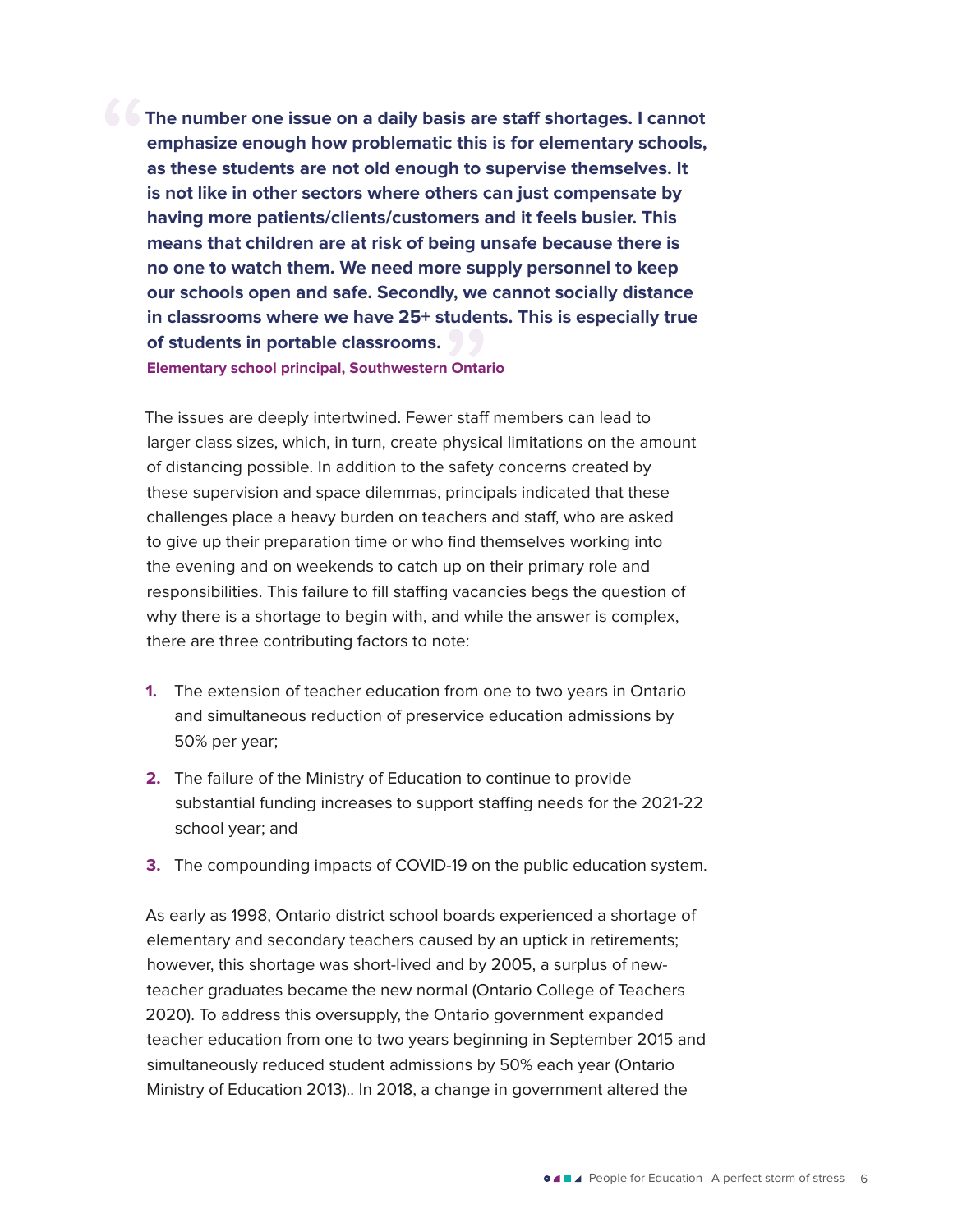<span id="page-10-0"></span>funding plans for education (Ontario Ministry of Finance 2019; Tranjan et al. 2022). In 2020, the arrival of COVID-19 caused an upheaval in every aspect of people's lives; for those working in schools, it meant dealing with numerous challenges associated with shifting to virtual learning, followed by the health and safety risks of returning to in-person learning. The logistics of pivoting back and forth also contributed to increased levels of job-related stress, which combined with COVID-related absences to result in a high number of staff absences and leaves. Principals underscored how their staffing shortages were often the consequence of the high rates of absenteeism among their teachers and educational assistants in addition to a lack of available and qualified supply staff.

The compounding impact of a two-year teacher education program, the reduction of preservice education admissions by 50% per year, a lack of funding, and the COVID-19 pandemic has resulted in a staffing crisis across Ontario's publicly funded schools (Financial Accountability Office of Ontario, 2022). Without sufficient staff, how are schools expected to meet the diverse needs of the student population? These resources, especially school personnel, are potentially more important now than ever before as we address the effects of the pandemic on staff and student mental health and well-being.

### **2. Student and staff mental health and well-being continue to suffer**

**Mhile we have been given several online resources it is difficult to use them without sufficient training. It is also difficult for staff to take the time to work through them when they are teaching full time. For myself, it is difficult to take any time off to support the betterment of my mental health as the work never stops and there are limited (to no) personnel to fill in for me. Secondary school principal, Southwestern Ontario**

Schools are host to a wide range of staff and child development professionals who are integral to the success and well-being of students. In the best of times, principals noted that these staff—including educational assistants, child psychologists, custodians, early childhood educators, child and youth workers, social workers, administrative assistants, and public health nurses—all work in partnership with teachers to support students'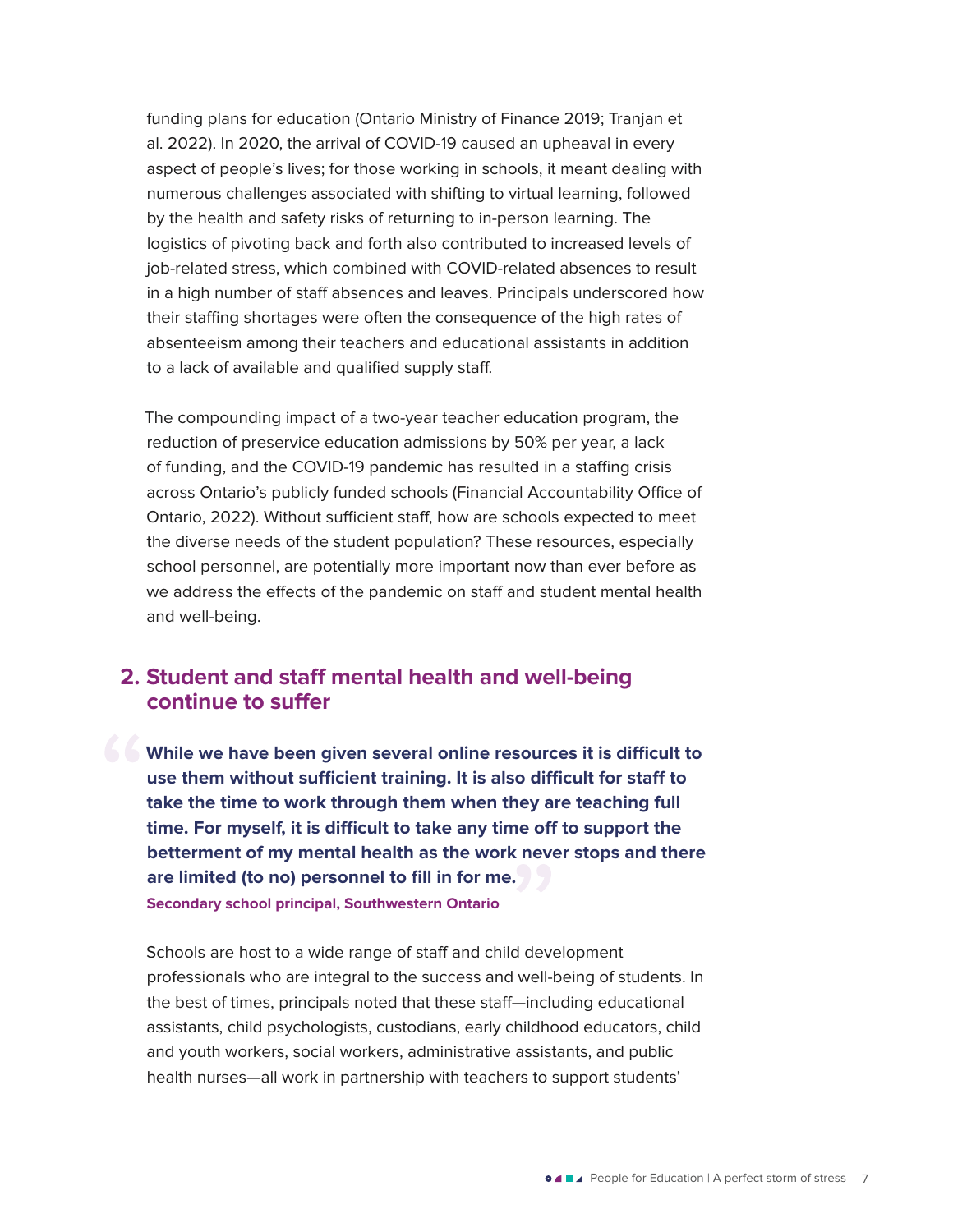navigation of their education. However, in AOSS 2021–22, 43% of principals agreed or strongly agreed with the statement "My school has the resources necessary to support the mental health and well-being of its students" (see Figure 2). On the other hand, when asked the same question about support for staff mental health and well-being, only 35% of principals reported that they agreed or strongly agreed. One secondary school principal in Central Ontario elaborated: "The overall impression is that student mental health matters, but staff mental health does NOT matter."

A smaller proportion of principals agreed or strongly agreed with this latter statement, that they do not have the necessary resources to support the mental health and well-being of their staff, compared with what is available for students. This discrepancy raises important questions about how those working in education have, along with students, been affected by the pandemic and whether appropriate supports have been made available to them.



#### **"My school has the resources necessary to support the mental health and well-being of its staff and students."**

**Figure 2.**

**Principals' perceptions of the availability of school resources to support staff and student mental health and well-being, AOSS 2021–22**

**b Despite well-documented and studied negative impacts on mental health and well-being from the pandemic, we've actually had a DECREASE in school board and community services dedicated to mental health and well-being. Elementary school principal, GTA**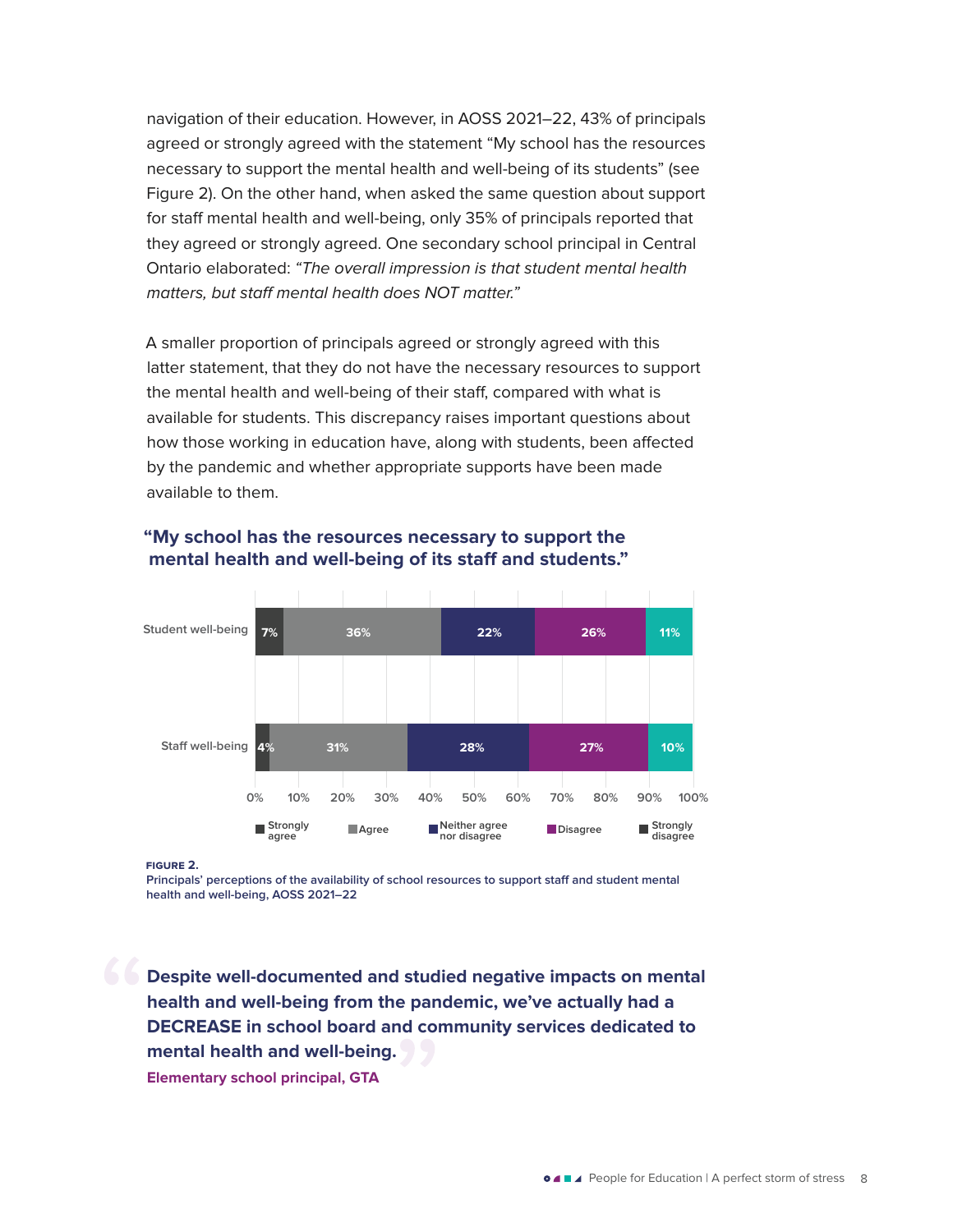According to a study from the Mental Health Commission of Canada (2016), more than two-thirds of young adults who live with a mental health problem or illness say that their symptoms first appeared when they were children. Given how much time children spend at school, "the development of the school as a site for the effective delivery of mental health services is essential" (Canada 2006, 138). In AOSS 2019–20, which was conducted before the pandemic, only 6% of Ontario principals noted that mental health and addictions specialists were regularly scheduled in their schools. In AOSS 2021-22, two years into a pandemic that has undoubtedly increased the demand for these supports, the proportion of principals noting that their schools have a regularly scheduled mental health and addictions specialist has increased by just one percentage point (7%). A small increase was also observed in the availability of child youth workers and psychologists. However, decreases occurred in the proportion of principals who had a regularly scheduled social worker (54%) or nurse (4%) (see Figure 3).

| <b>Mental health and wellness</b><br>support worker availability | <b>Regularly</b><br>scheduled |         | <b>On call</b> |         |
|------------------------------------------------------------------|-------------------------------|---------|----------------|---------|
|                                                                  | 2019-20                       | 2021-22 | 2019-20        | 2021-22 |
| <b>Nurse</b>                                                     | 8%                            | 4%      | 12%            | 28%     |
| Mental health and addictions<br>specialists                      | 6%                            | 7%      | 29%            | 48%     |
| Child and youth worker                                           | 36%                           | 39%     | 6%             | 13%     |
| Social worker                                                    | 57%                           | 54%     | 24%            | 34%     |
| Psychologist                                                     | 27%                           | 29%     | 36%            | 46%     |

**Figure 3.**

**Comparison of availability of regularly scheduled and on-call mental health and wellness support workers between the 2019–20 and 2021–22 school years, AOSS 2019–20 and AOSS 2021–22**

**Note: Values that appear in red indicate a decrease in availability from 2019–20 to 2021–22, and values that appear in green indicate an increase in availability from 2019–20 to 2021–22. This question was not included in AOSS 2020–21.**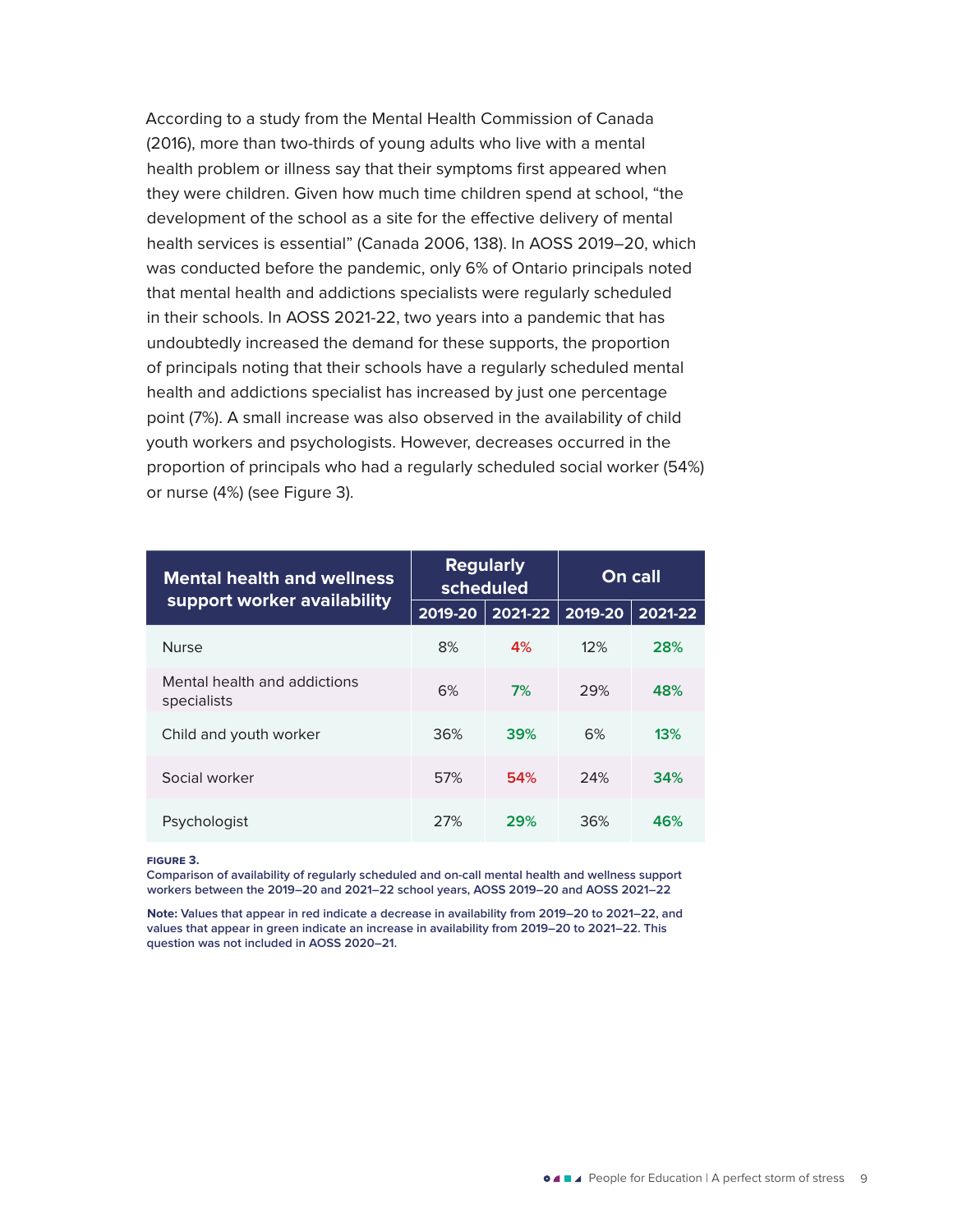More sizable changes were observed in the on-call availability of mental health and wellness support workers between 2019–20 and 2021–22, which increased for all five of the occupations shown in Figure 3. For the first time, in AOSS 2021–22 principals were provided with the option to indicate whether these support workers offered an option to connect virtually, given how the pandemic has shifted numerous in-person services to an online format (see Figure 4) (People for Education 2020; Whitley et al. 2021).



#### **Option to connect virtually with mental health and wellness support workers**

**Figure 4.**

**Proportion of principals reporting an option to connect virtually with mental health and wellness support workers, AOSS 2021–22**

Although the option to connect virtually with mental health and wellness support workers can provide flexibility for students and families, principals underscored the drawbacks of this approach. An elementary school principal in the Greater Toronto Area (GTA) framed the situation this way: "The biggest challenge is that most of our usual supports have moved to virtual services. This type of model does NOT work for our students and families. Many families experience multiple systemic barriers (e.g., poverty, non-English speaking, health issues, lack of access to tech, etc.)." The increased dependence on technology that has developed due to shifting back and forth between in-person and online learning during the pandemic has instigated important conversations about access and equity in the world of education (Gallagher-Mackay et al. 2021; Organisation for Economic Cooperation and Development 2021; Pier et al. 2021; Tranjan et al. 2022; UNESCO 2021; Whitley et al. 2021).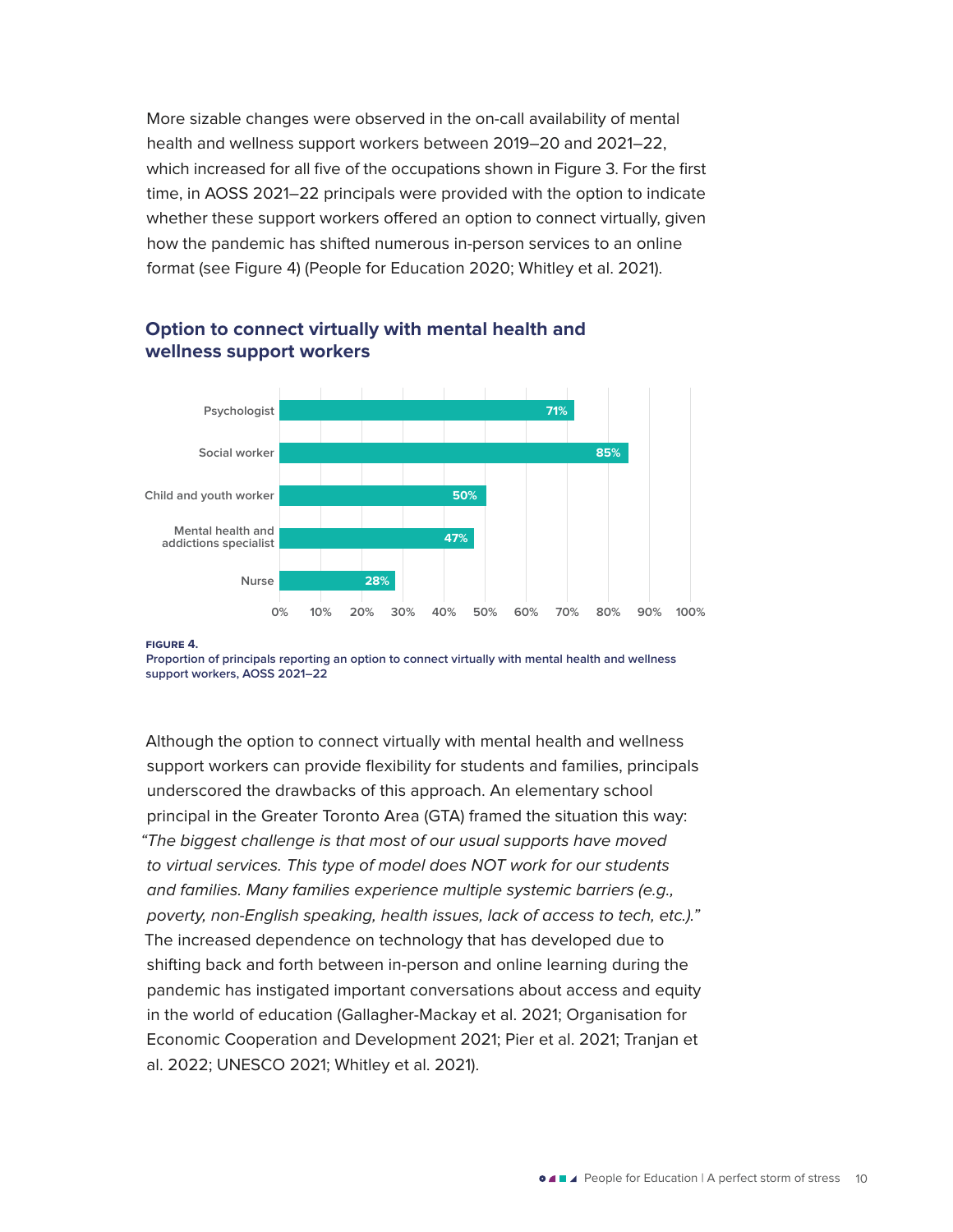### <span id="page-14-0"></span>**3. Virtual learning: The good, the bad, and the hybrid**

**There is not PIVOT as if it were a quick and easy move, it is a staggered crawl.** 

**Elementary school principal, Southwestern Ontario**

As of February 2022, Ontario led the country as the province with the highest number of weeks of in-person elementary and secondary school closures due to COVID-19 (see Figure 5). The terms "remote learning," "virtual learning," and "online learning" could all be used to describe students learning from home via an online platform, either synchronously or asynchronously, as a safety measure due to COVID-19 (Johnson 2021; Gallagher-Mackay et al. 2021). In this report, the term "virtual learning" is used, consistent with the terminology used in the AOSS 2021–22 survey questions.



**Figure 5**

**Weeks of in-person school closures due to COVID-19, elementary and secondary schools, provinces and territories, March 14, 2020 to February 18, 2022**

**Sources: Values from March 14, 2020 to May 15, 2021 are derived from Gallagher-Mackay et al. 2021; values from January 4, 2022 to February 18, 2022 are calculated from news releases**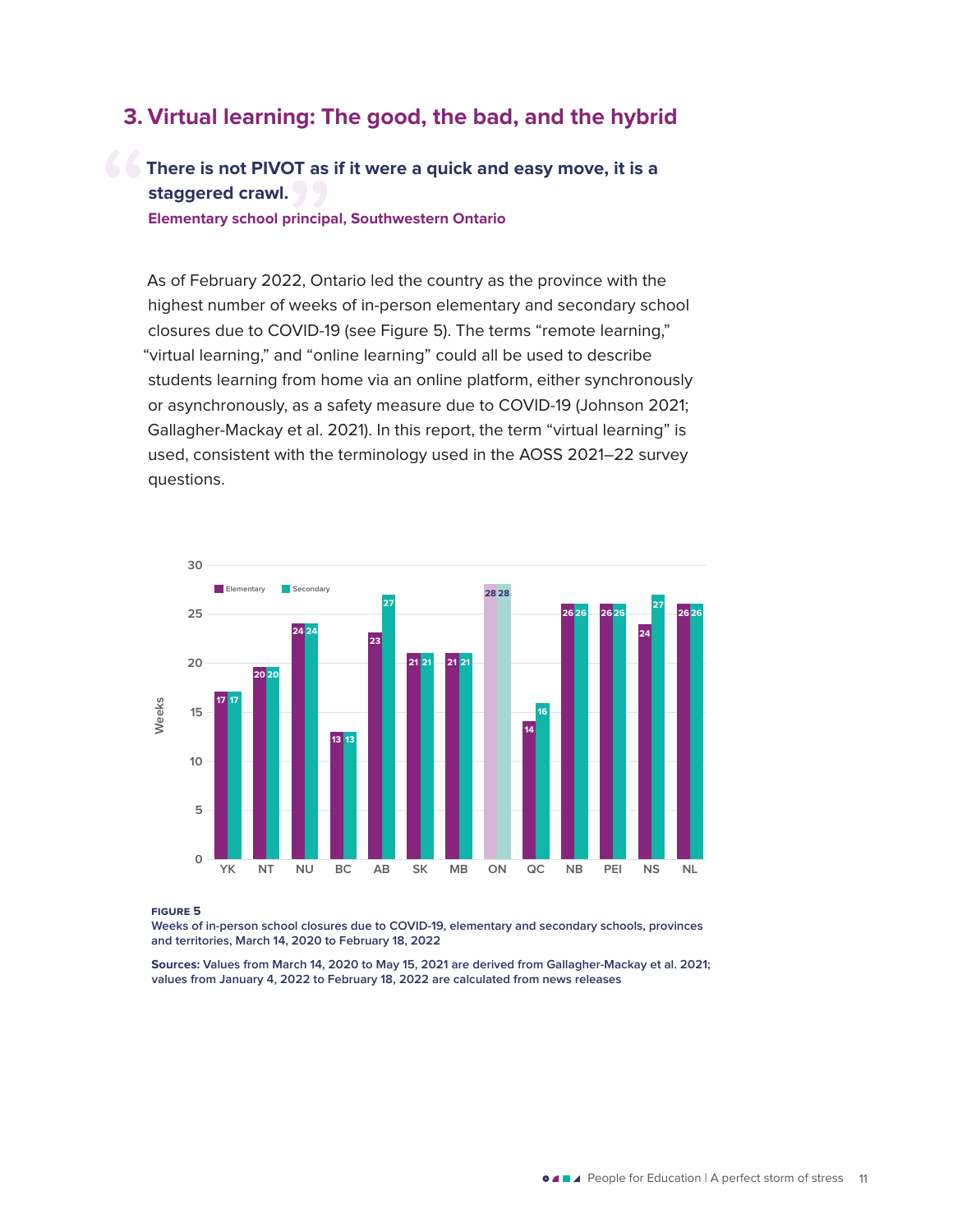For the past two years, mass school closures in Ontario closely mimicked the fluctuating waves of COVID-19 case counts in the province, causing schools to shift back and forth between in-person and virtual learning on multiple occasions (see Figure 6). Principals responded at length about the challenges created by these changes.



**Figure 6 Timeline of Ontario school closures from March 2020 to January 2022**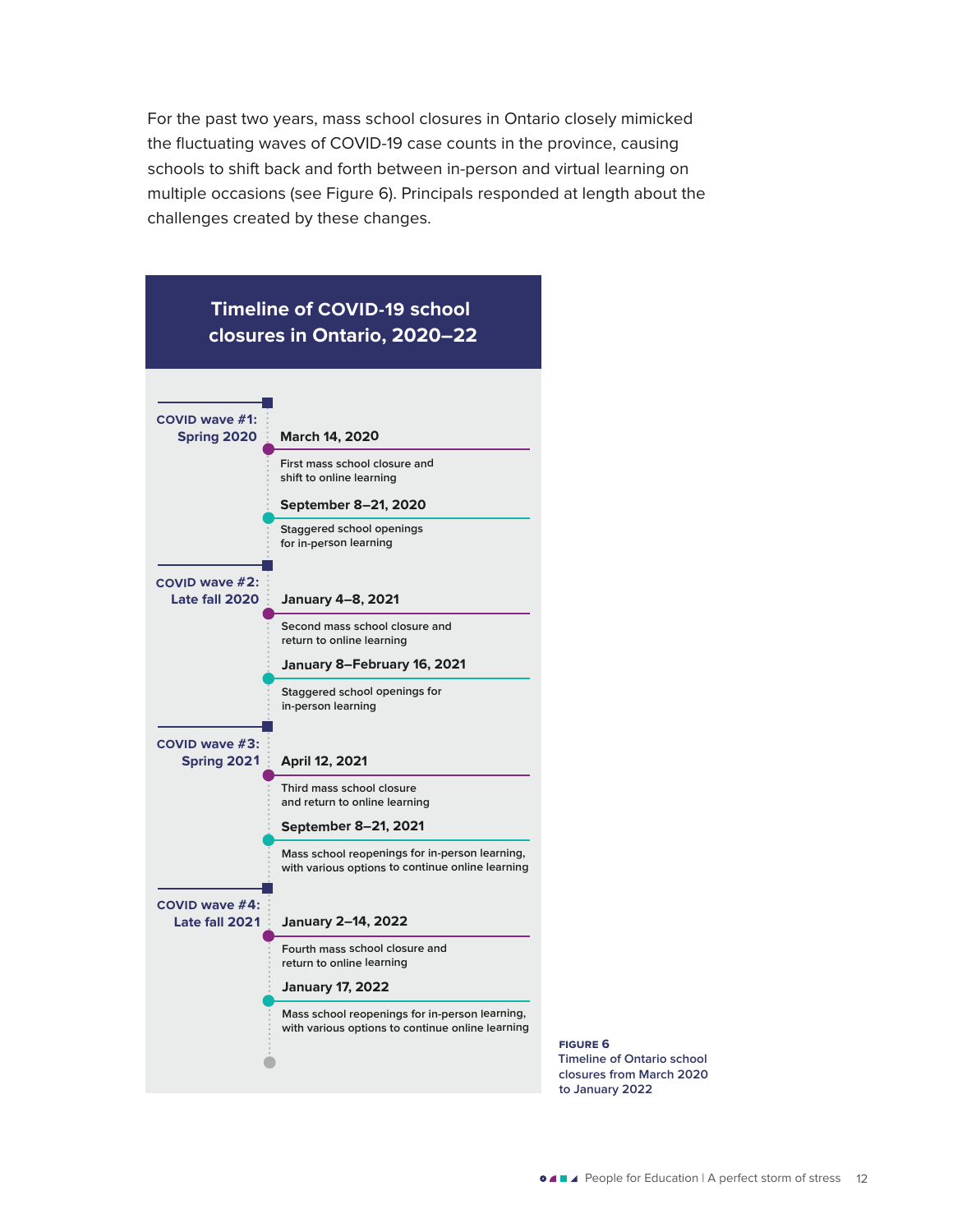In elementary schools, where students cannot use technology independently and rely on adult support, a shift to virtual learning meant that a significant amount of supervision at home was required; as well, there was an assumption that the supervising adult possessed a certain level of technological literacy. One elementary school principal in Eastern Ontario described the absenteeism that resulted from this situation: "Many of our families are unable to manage or support virtual learning, so when students request virtual, they predominantly request paper packages. We have very high absenteeism…many students have just stopped attending."

In 2020, the provincial government made it mandatory for school boards to offer full-time online learning as an option for all students in elementary and secondary school (Government of Ontario 2020a). As demonstrated through PFE's Pan-Canadian Tracker, this is not the case in many other provinces and territories (People for Education 2022). Providing this option added to the complexity of the province-wide shifts between in-person and virtual learning. Although the government and school boards across the province have had a responsibility to be responsive to student need during the pandemic, the decision to mandate virtual learning options for elementary and secondary schools has the potential to permanently alter the quality, control over, and nature of public education across Ontario.

During the 2021–22 school year, the switch between in-person, virtual, and hybrid learning options also created additional administrative demands on educators and divided attention between virtual and brick-and-mortar learning environments (see Figure 7). Principals discussed the disruptive and onerous administrative paperwork that was involved in managing student switches between these modes of schooling. While recognizing the importance of accommodating parents' desires to be able to change modes throughout the year, principals cited the domino effect on schools that was created each time a student changed their mode of schooling, including coordinating staffing, distributing devices, altering timetables, and tracking attendance.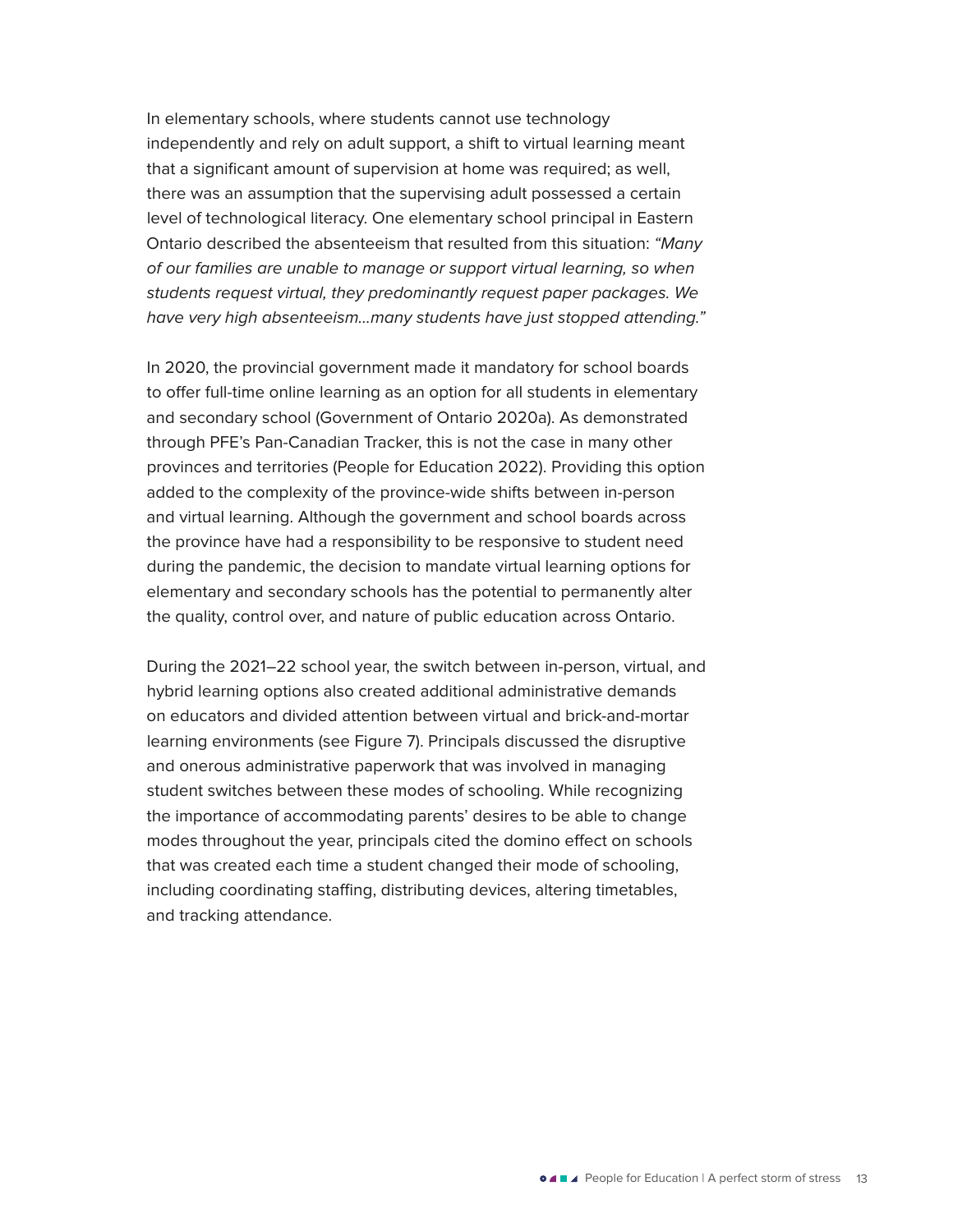

#### **Type of school (in-person, virtual or hybrid) principals reported they were responsible for**

**Figure 7.**

**Type of schooling (in-person, virtual, or hybrid) that principals reported they were responsible for, elementary and secondary schools, 2020-21 and 2021–22 school year, AOSS 2020–21 and 2021–22**

A comparison of data from AOSS 2020–21 and 2021–22 reveals notable fluctuations in the proportion of elementary and secondary schools that operated in-person, hybrid, or virtual learning. These data were gathered from the question that asked principals to select what type of schooling they were currently responsible for (i.e., at the time of the survey). Although the proportion of schools providing in-person learning decreased for elementary schools, it increased for secondary schools. Moreover, while the proportion of schools providing hybrid learning increased for elementary schools, it decreased for secondary schools. This observation could be explained in part by the COVID-19 vaccine becoming available to youth aged 12–17 as of May 23, 2021. Children aged 5–11 did not become eligible for the vaccine until November 23, 2021 (Government of Ontario 2021). However, hybrid learning remained a common mode of learning in the 2021–22 school year, with 27% of elementary schools and 47% of secondary schools still using this approach.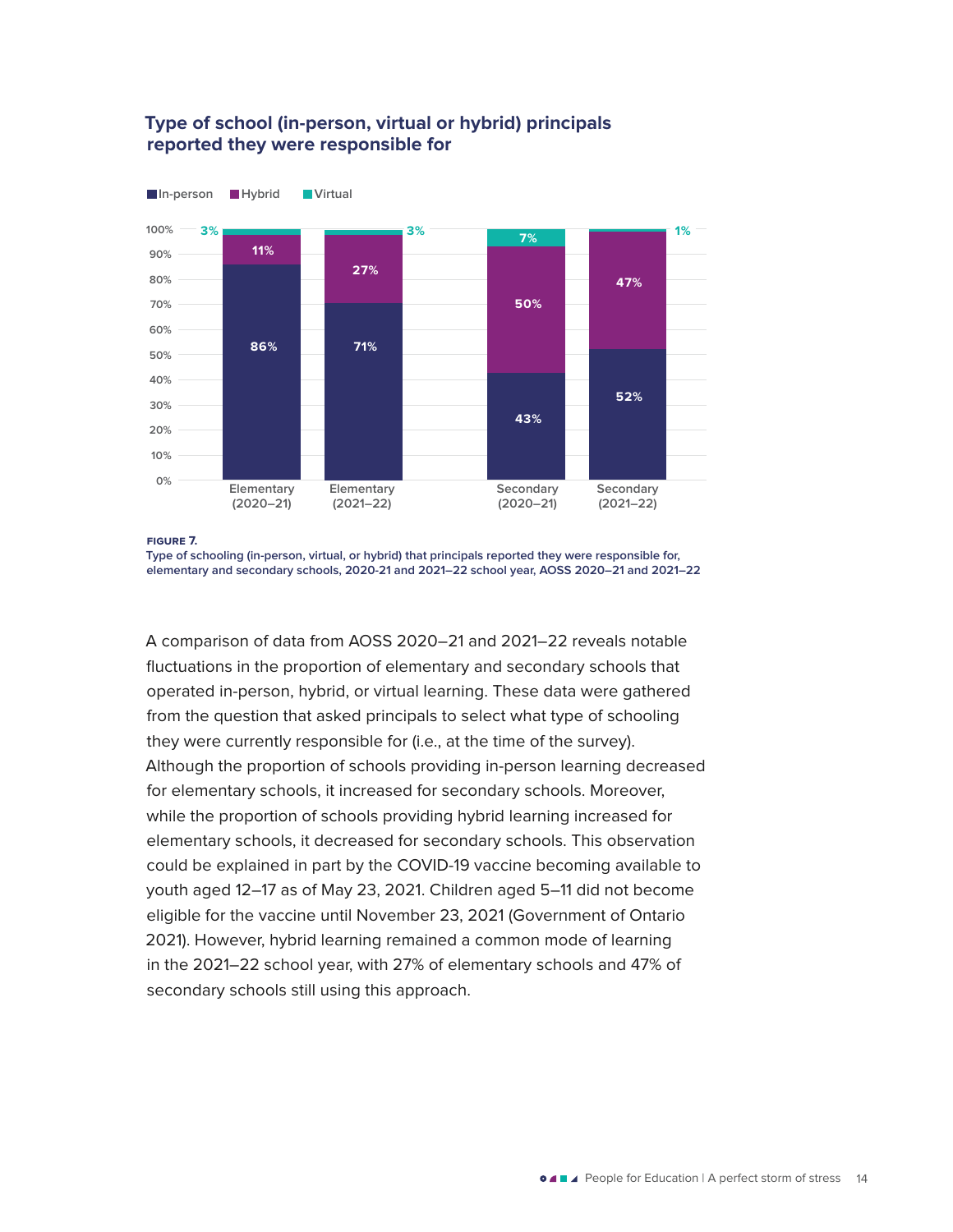### **Hybrid is the most difficult task assigned to teachers to date. Elementary school principal, GTA**

Hybrid learning, sometimes referred to as blended learning, is a combination of online and in-person instruction (Johnson 2021). For educators in Ontario's publicly funded schools, it is also the approach wherein "students attending face-to-face and students attending remotely will be taught simultaneously by the same educators" via streaming on a technological device (York Region District School Board 2021). Teachers are expected to engage and interact with students in person as well as with students who are learning from home; this expectation includes splitgrade classrooms and students with diverse learning needs, and no caps on classroom sizes in grades 4 and up (Government of Ontario 2020b).

The logistics of managing a physical classroom as well as an online learning platform simultaneously are complicated. In AOSS 2021–22, principals were very clear about their perspectives on hybrid learning:

**Hybrid learning presents a lot of challenges as each mode of learning requires different planning and full supervision. It is a challenge to keep both meaningfully engaged, especially when we have students with special needs. Elementary school principal, GTA**

**Hybrid learning is a disaster. Almost every student who started in it chose to leave and go to full-time virtual or return face to face. The stress it puts on staff and students is disproportionate to any advantages.**

**Elementary and secondary school principal, Northern Ontario**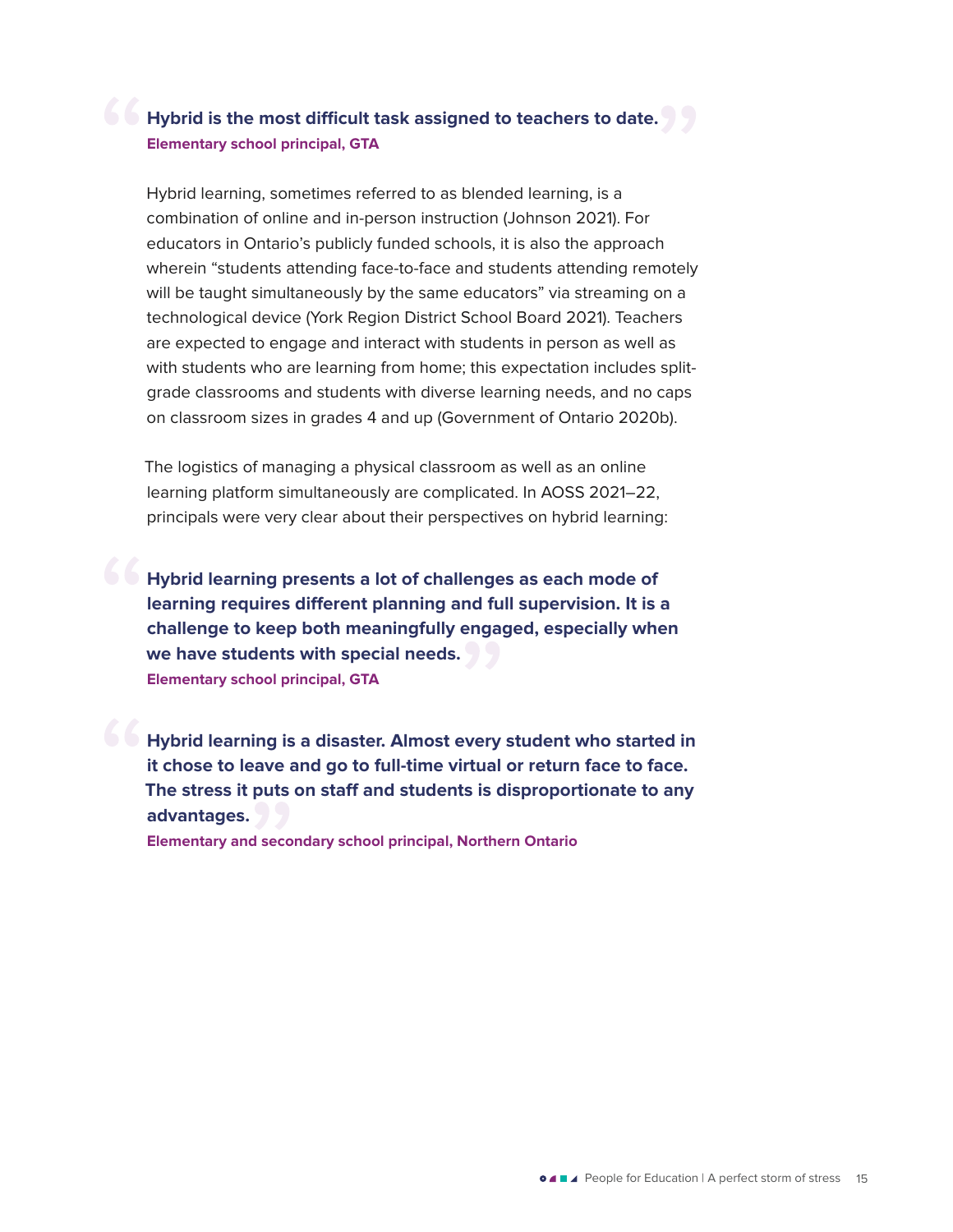**There are several staff who have risen to the challenge and made their hybrid class very successful. Additionally, the hybrid model does offer a seamless switch in the case of students moving on and offline. However, hybrid, as a model, is not ideal at all. The students who are learning from home are competing for attention with the many students learning in the classroom who, quite naturally, get attention first. Teachers try their best but the students who can move into their direct line of vision can get attention first. At the same time, the students in the classroom are having to wait far longer for individual attention if there are various tech difficulties (happens daily). As well, "teachable moments" that occur throughout the day are far more difficult to share with all of the students—running outside to see how far the rainbow stretches across the sky will naturally leave out the students learning from home.**

**Elementary school principal, GTA**

The challenges of hybrid learning include increased workloads, stress, and anxiety for educators; a decreased capacity to support students with special needs or disabilities; an unrealistic expectation that teachers can be in two places at once; lower rates of student attendance, participation, and engagement; and minimal advance notice provided by the government for planning. Nevertheless, in AOSS 2021–22, 37% of principals reported that teachers in their schools were still teaching via hybrid learning.

Although some benefits of virtual learning have been highlighted since the beginning of the pandemic, very little has been documented about any advantages of hybrid learning (Collins-Nelsen et al. 2021; People for Education 2021a). As one elementary school principal in the GTA noted, "It is like teaching swimming and rock climbing in the same class. Not a valuable way to teach or learn." As well, the stress, increased workload, and balancing act that are demanded of teachers asked to deliver hybrid learning are difficult to ignore. Another elementary school principal in Southwestern Ontario wrote that "Hybrid learning is an unreasonable expectation for a teacher. When you try to be everything to everyone you become nothing to no one."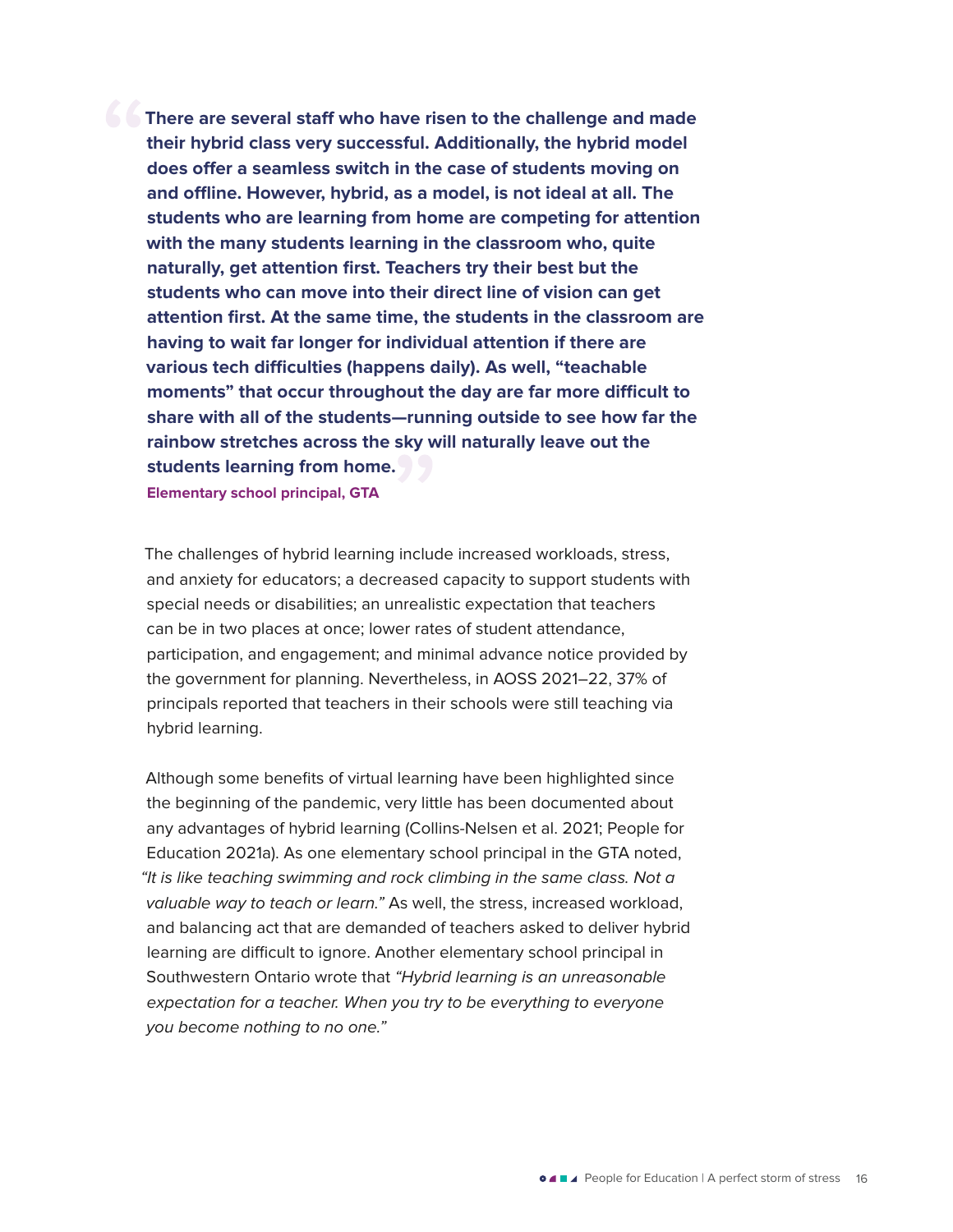<span id="page-20-0"></span>It will be critical for both policy-makers and school boards to consider the experiences and expertise of school staff when re-evaluating the use of hybrid learning as well as virtual learning in the future, and the implications of these modes of learning on different populations. For example, an elementary school principal in the GTA noted that, "In a low-income school, flipping to online is not as easily accomplished as it is in more affluent schools as the accessibility to devices is just not the same."

### **4. Without adequate supports, the pandemic continues to widen gaps**

**Because of the low socioeconomic status of my families, when a child is sent home with COVID symptoms, families are challenged to get a COVID test done because of various factors; they don't own a car, can't get to a COVID-19 testing facility, and then opt to keep them home for 10 days and don't have technology to support remote learning.** 

**Elementary school principal, Eastern Ontario**

One of the dominant themes of the COVID-19 pandemic has been its exposure of the many inequities in our society (Haeck and Larose 2022; Volante et al. 2021). In education, there is no shortage of examples of how power and privilege are key factors in determining the number, as well as the type, of opportunities or challenges faced by students. For example, in spring 2021, PFE reported on the inequity that students from low-socioeconomic-status backgrounds faced in accessing extracurricular activities during the pandemic (People for Education 2021b). Schools in marginalized and low-income areas across Ontario also had higher incidences of COVID-19 than schools in high-income catchment areas (Srivastava et al. 2022).

Although this example primarily focuses on income as a predictor of inequity, it's also important to recognize the racialization of poverty in Ontario (Colour of Poverty 2019a, 2019b) and the impact of the pandemic on racialized individuals. The shifts back and forth between in-person and virtual learning are not experienced in the same way by all students. A dependence on virtual learning presupposed that every student had access to technological devices (e.g., tablets, laptops, headphones, etc.), a reliable internet connection, and someone to help them troubleshoot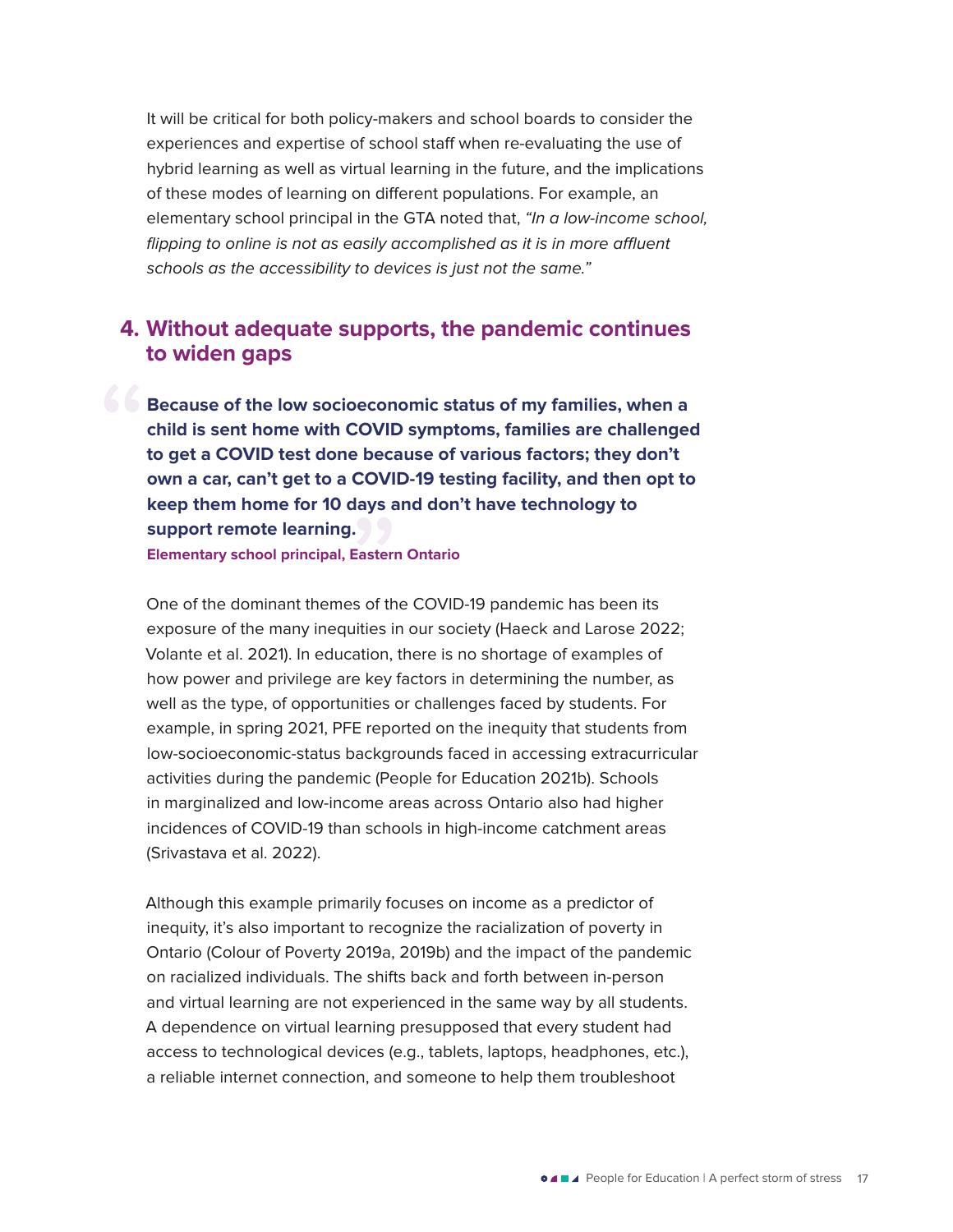technology. Several principals spoke about the logistical obstacles of acquiring enough technology to deploy to students as well as the varying abilities and availabilities of family members in supporting their children in learning from home. Moreover, an individual's geographical location can play a key role in their access to an internet connection, a challenge that is only exacerbated by irregular transportation to school when in-person learning is taking place.

In addition to the challenges faced by more remote and rural communities, a few principals at Francophone schools expressed frustration about the lack of resources available in French and how this scarcity has affected the ability of their teachers to develop and evolve their understanding of inclusion.

Another inequity that has underpinned the pandemic both inside and outside of education is the fact that an individual's socioeconomic status is one of the largest determinants of their health, safety, and access to education (Haeck and Larose 2022; Volante et al. 2021). Numerous principals wrote about not having as much time to manage the deployment of technology because their staff was primarily focused on ensuring that the families in their community had food, warm clothing, and other basic necessities.

**COVID has brought to a head all the systemic inequities in our small northern town. Poverty and lack of access to services has been hugely challenging for our school community. Many families count on us to feed and clothe their children, and to provide mental health support. Remote learning is a challenge for many students who cannot learn outside a regular classroom. Staff morale is very low. We are trying as much as possible to implement school spirit activities but are so limited due to COVID restrictions. Student morale is very low. Elementary and secondary school principal, Northern Ontario**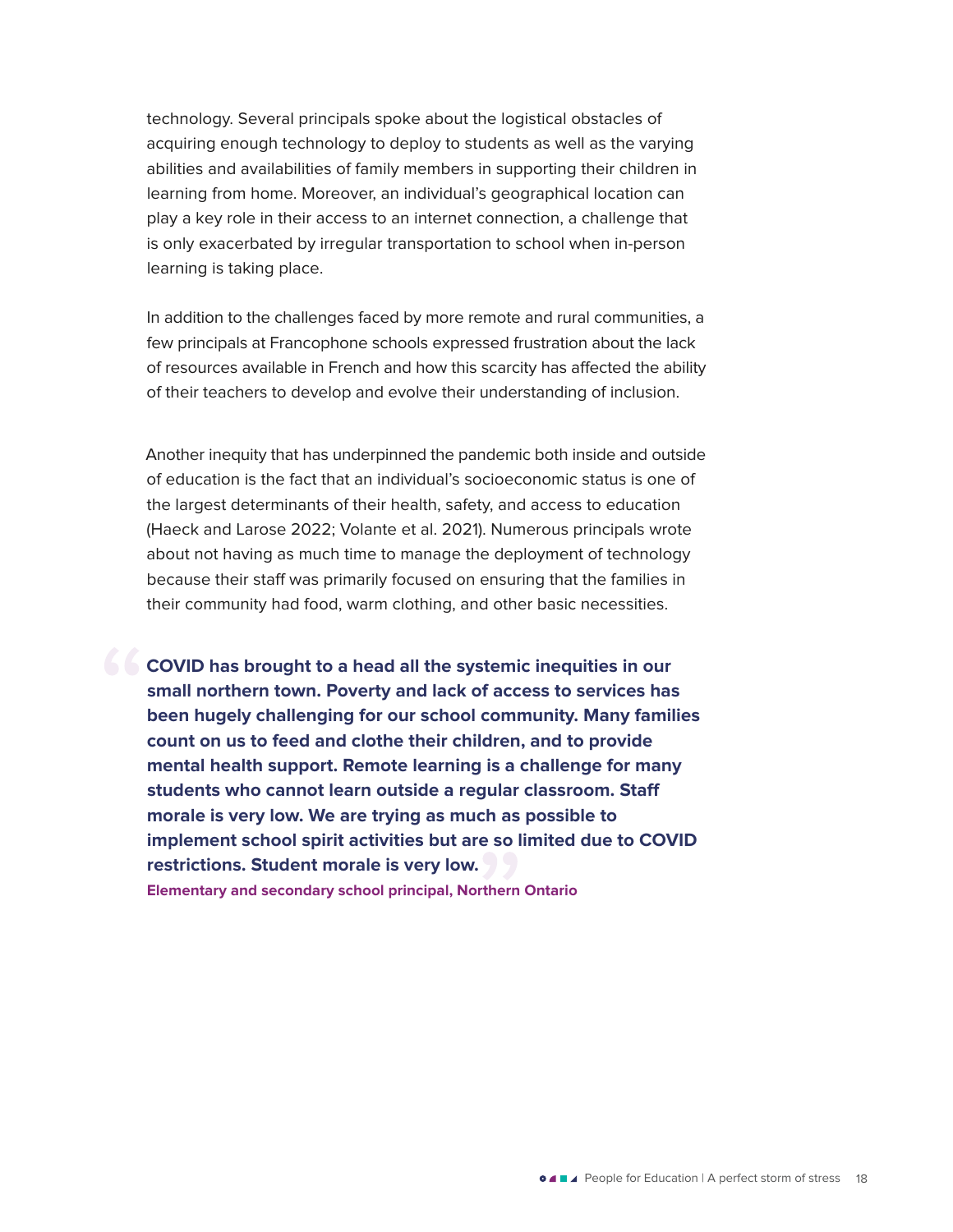<span id="page-22-0"></span>The pandemic has exacerbated the inequities in our society, and access to a quality education is no exception. The principals, teachers, and education support staff working tirelessly to support student learning understand these challenges firsthand; however, it is clear that they do not feel that their expertise and on-the-ground experiences are being taken into consideration.

### **5. Government support, or lack thereof**

**It would be useful to have admin find out about the latest developments in a different format other than watching it on the news.** 

**Secondary school principal, Southwestern Ontario**

The AOSS 2020–21 report noted the lack of communication between the Ministry of Education and schools more than one year into the pandemic. The recommendation then was that if changes affecting schools could be communicated in advance—even if only by a few hours—it would help principals immensely to prepare their responses to staff, students, and families. One year later, no progress appears to have been made on this front. When asked about some of the challenges faced in the 2021–22 school year, principals across Ontario wrote statements like the following:

**I** am watching seasoned, strong teachers burn out after **attempting to raise awareness that this would happen last school year when we were first advised about the potential scheduling that we in fact now have. The ministry's constant last-minute announcements without any consultation with those who are required to implement those announcements [is a challenge]. Secondary school principal, GTA**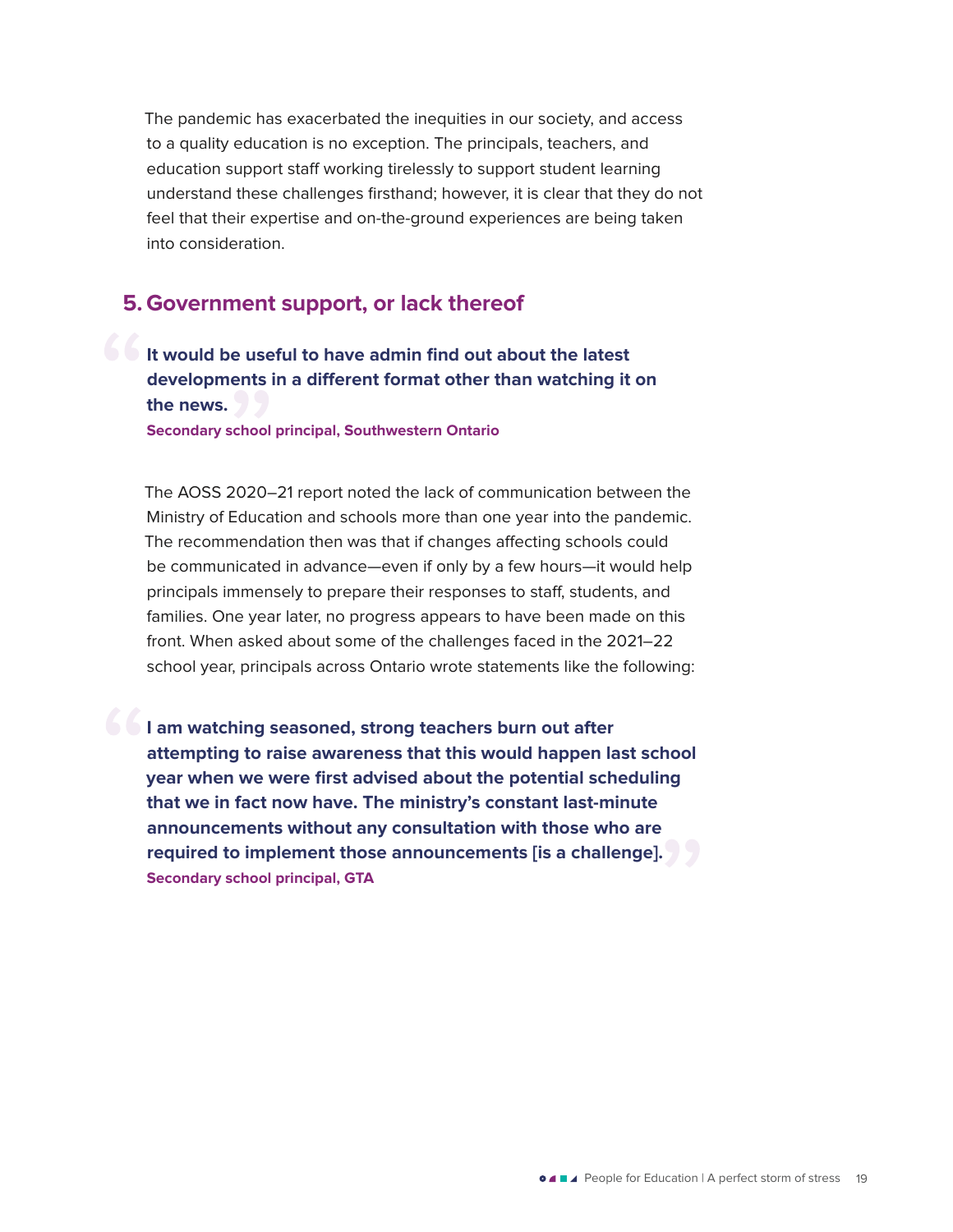**More lag time between government announcements to schools and the public. School Boards require time to implement such enormous changes. Also, Boards, Public Health and Government need to share the same messaging and strategies with school administration. Right now, the three organizations have different rules and expectations.**

**Elementary school principal, Southwestern Ontario**

**Competent leadership from the provincial government. It seems like we as principals have been left to fend for ourselves throughout this pandemic and that every decision that is made is a knee jerk reaction after the fact. Having to figure out what is happening, and next steps based on what CP24 and other news outlets share with us is not a great way to lead. Elementary school principal, GTA**

**The lack of clear communication from the Ministry is extremely frustrating. It's maddening that we find things out at the same time as the general public, with no time to prepare or react. I am proud of our staff, students and families who are making the best of a difficult situation. But it's extremely challenging to find any joy in school right now.**

**Elementary and secondary school principal, Northern Ontario**

Ontario principals say they have not felt supported throughout this pandemic, despite countless recommendations across not only the province but the country, to consult and engage with education stakeholders before making decisions (Hammond 2022; Catholic Principals' Council of Ontario 2022; Council of Ontario Drama and Dance Educators 2021; Elementary Teachers' Federation of Ontario 2022; Ontario Secondary School Teachers' Federation 2022; Ontario Student Trustees' Association 2022; People for Education 2021a). The consistent lack of consultation and communication between the government and school leaders has left many principals feeling overlooked, overworked, and undervalued.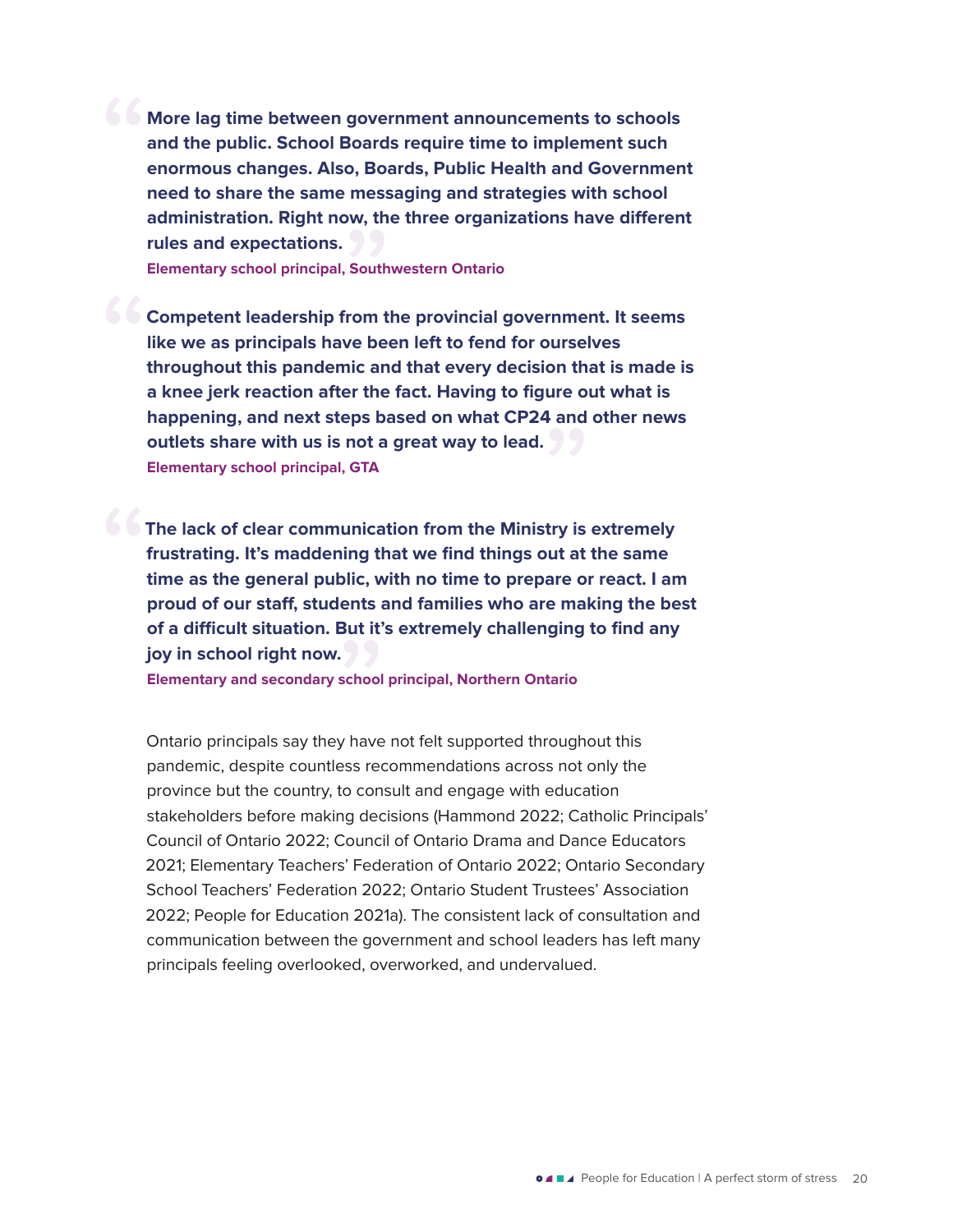### <span id="page-24-0"></span>**6.Principals have been pushed to their limits**

### $\bf 1$  am literally the Jack of all Trades and the Master of None. **Elementary school principal, GTA**

Principals reported that the severe staffing shortages in schools resulted in multiple gaps in supports needed in an average school day. These included an insufficient number of lunch-time supervisors, front-desk administrators, educational assistants, and supply teachers. These responsibilities are frequently downloaded to principals, who discussed spending their days scrambling to find replacement staff in addition to covering for replacement staff. It is only at the end of the school day that principals cite being able to "start their second jobs," including reviewing the emails, memos, and directives that are more typically associated with their jobs.

One secondary school principal in the GTA described the impossible task of balancing the administrative tasks related to issues caused by the pandemic with their regular responsibilities: "The biggest challenge, hands down, is the workload of admin. We work basically all day and on weekends. Even with those hours, I don't believe we are doing the educational leadership we are capable of, nor supporting students to the best of our abilities." The balancing act required of principals existed long before the pandemic, of course; PFE reported in 2018 that "This year's [AOSS] survey results make it clear that it is a challenge for today's principals to find the time to fulfill their role as curriculum leaders, while also managing all of the administrative tasks involving the school building and staff" (People for Education 2018). Although the pandemic on its own is not responsible for this tension, it is clear from the 2021–22 survey data that COVID-19 increased principals' administrative responsibilities, taking away from the time needed to support professional learning and instruction, among many other tasks.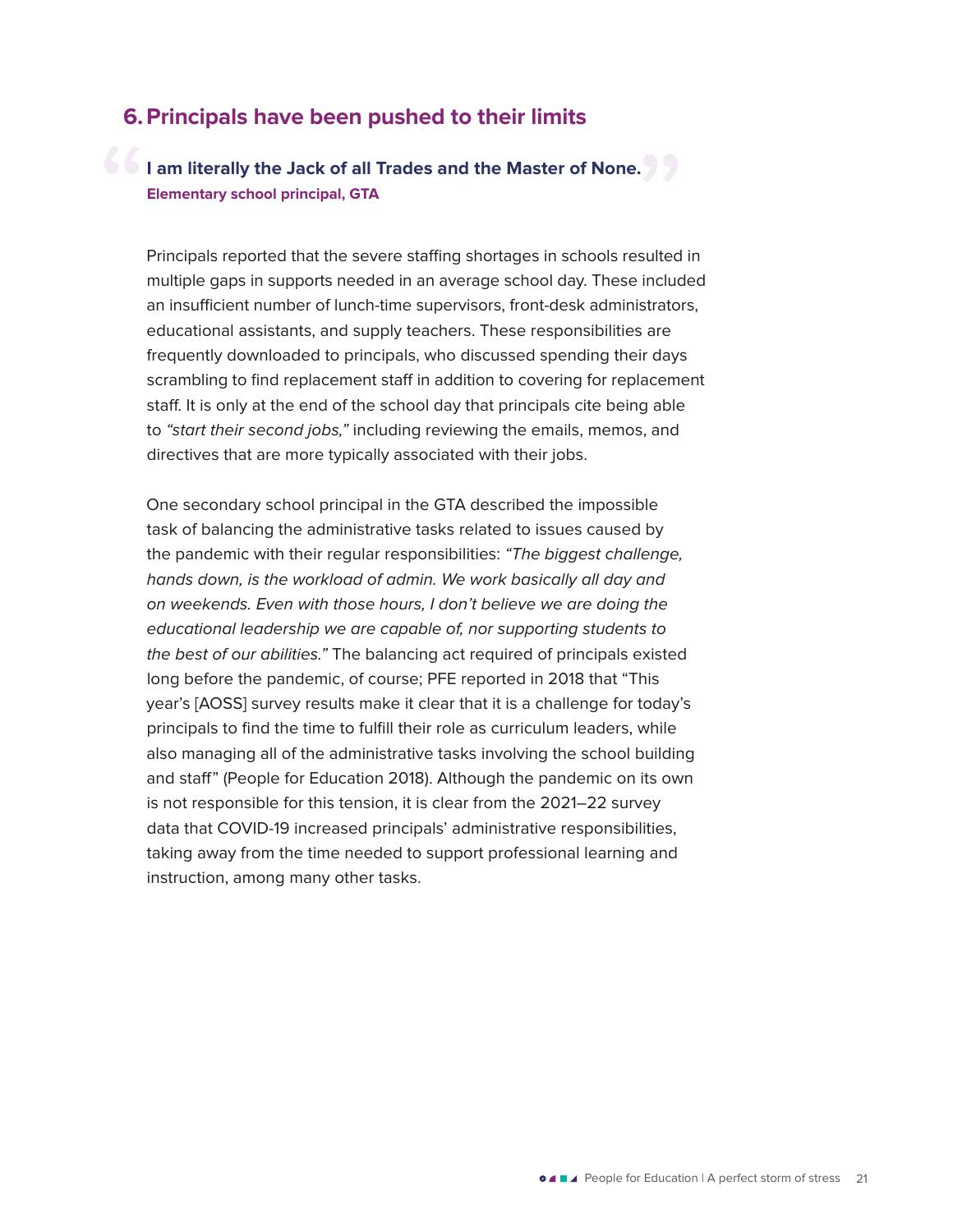The constant demands involved with managing a school during an ongoing pandemic provide context for principals' responses to a question from the AOSS 2021–22 that asks about their level of agreement with the statement "My recent levels of stress at work feel manageable" (see Figure 8).



#### **"My recent levels of stress at work feel manageable"**

**Figure 8. Principals' perceptions of stress at work, AOSS 2020–21 and 2021–22**

In this year's survey, only 29% of principals agreed or strongly agreed that their recent levels of stress felt manageable. This proportion represents a decline of six percentage points from 2020-21, where 35% of principals agreed or strongly agreed with this statement (People for Education 2021a). Moreover, in this year's survey, 51% of principals reported that they disagreed or strongly disagreed that their recent levels of stress at work feel manageable. An overwhelming number of principals voluntarily elaborated on their responses by writing about the lack of supports provided to them during this pandemic on all fronts—administrative, funding, safety resources, communication from the government—and how this has taken a toll on their well-being and the capacity to do their jobs.

Veteran principals labelled the 2021–22 school year as the most challenging one they have ever experienced; some even noted that, for the first time ever, they were considering early retirement or leaving the profession altogether: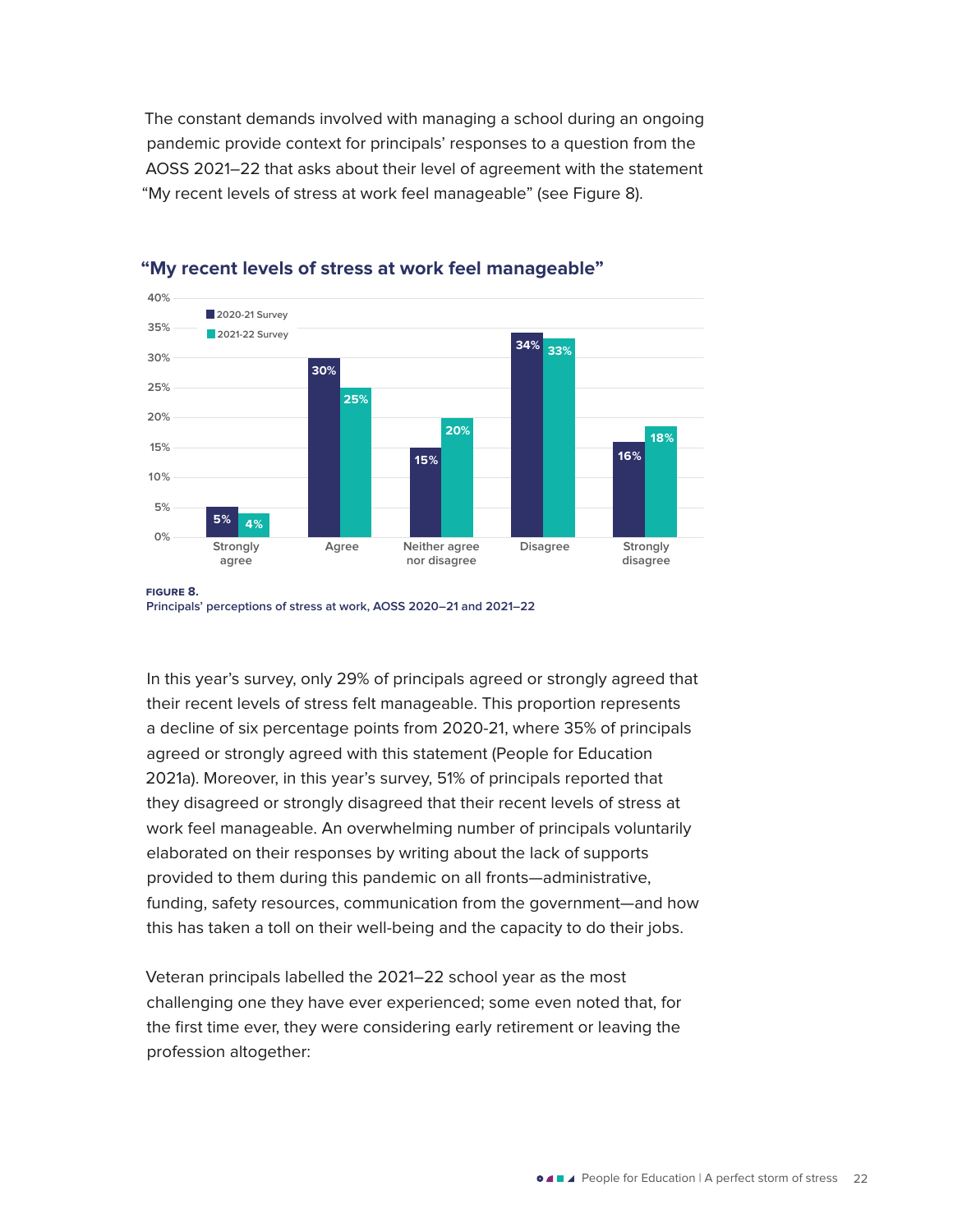<span id="page-26-0"></span>**I have been working for the board for 26 years, 14 as an administrator. This has been by far the hardest year, and the year I've felt the least supported. With 500 students and no VP, I am only fighting "fires" when our community deserves so much more. This is the first year I've ever considered early retirement/leaving the profession.**

**Elementary school principal, GTA**

**The panic that the media causes with Covid-19 reporting and speculation has a huge impact on my staff and the parent community. It is a full-time job to keep everyone calm. I find that part of my job exhausting. The constant reassuring and the work that needs to be done to keep staff from going on stress leave is the overwhelming part.**

**Elementary school principal, Eastern Ontario**

**I've been an administrator in my district for 17 years. These past two years have by far been the most difficult—leading and managing in a pandemic. I know there are no easy answers or solutions, but administrator burnout is real and it's something that needs to be addressed. This job, albeit immensely gratifying and rewarding, is getting so difficult. Efficacy is also an issue. We want to do the very best for all of our students, but there is only so much we can do with the supports and resources that we have in place. Elementary school principal, GTA**

### **Conclusion: We need a plan**

One year ago, in the AOSS 2020–21 final report, PFE outlined four key recommendations from principals after year 1 of the pandemic:

- **1.** Consult stakeholders before policy implementation;
- **2.** Communicate the changes in advance;
- **3.** Fund additional staffing; and
- **4.** Broaden access to technology.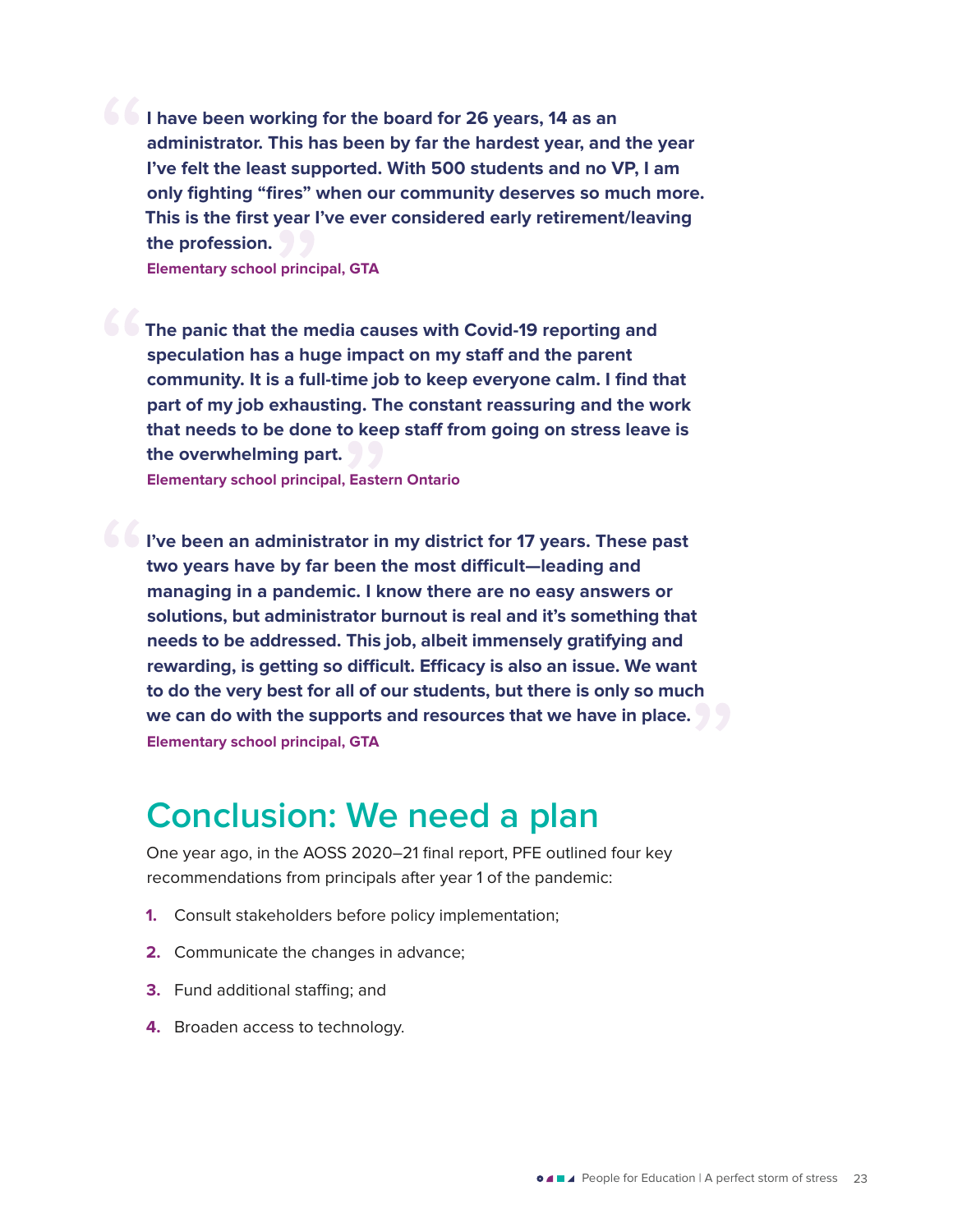One year later, the findings from AOSS 2021–22 are clear: we are experiencing more of the same, but with an added sense of urgency. The fact that there has not been an appropriate response to these calls for action has exacerbated what was already a deeply challenging situation. As Ontario slowly emerges from the most recent wave of COVID-19, it is critical to reflect on what is needed for the public education system to recover from the impact of this pandemic and build back to serve students better.

**A significant number of staff on a leave of absence due to stress. Families are undergoing significant stress (job loss, illness, death). Many students have suicidal ideation and/or have made attempts. Significant increase in youth stress and anxiety in the last 3+ yrs. No real supports. School admin are expected to manage all of these pieces on their own while maintaining their own calm. I have to be strong for everyone because they look to me for support. I have a staff member breaking down in my office over stress at least once a week. It's a lot to take in all the time. There's a lot of sadness with our students, their families, and staff. Elementary school principal, GTA**

The window to intervene and support student and system recovery from this crisis is quickly closing. Students, families, staff, and education systems have demonstrated tremendous resilience during the COVID-19 pandemic—navigating uncertainty, disruptions, insufficient mental health supports, and staffing shortages—but we can only tell students to be resilient for so long without providing real supports. The lack of action and progress made on the AOSS 2020–21 recommendations demonstrates that—for yet another year—the Ontario government and education system have allowed students, staff, and families to go without the support, resources, and action plan needed to navigate this crisis.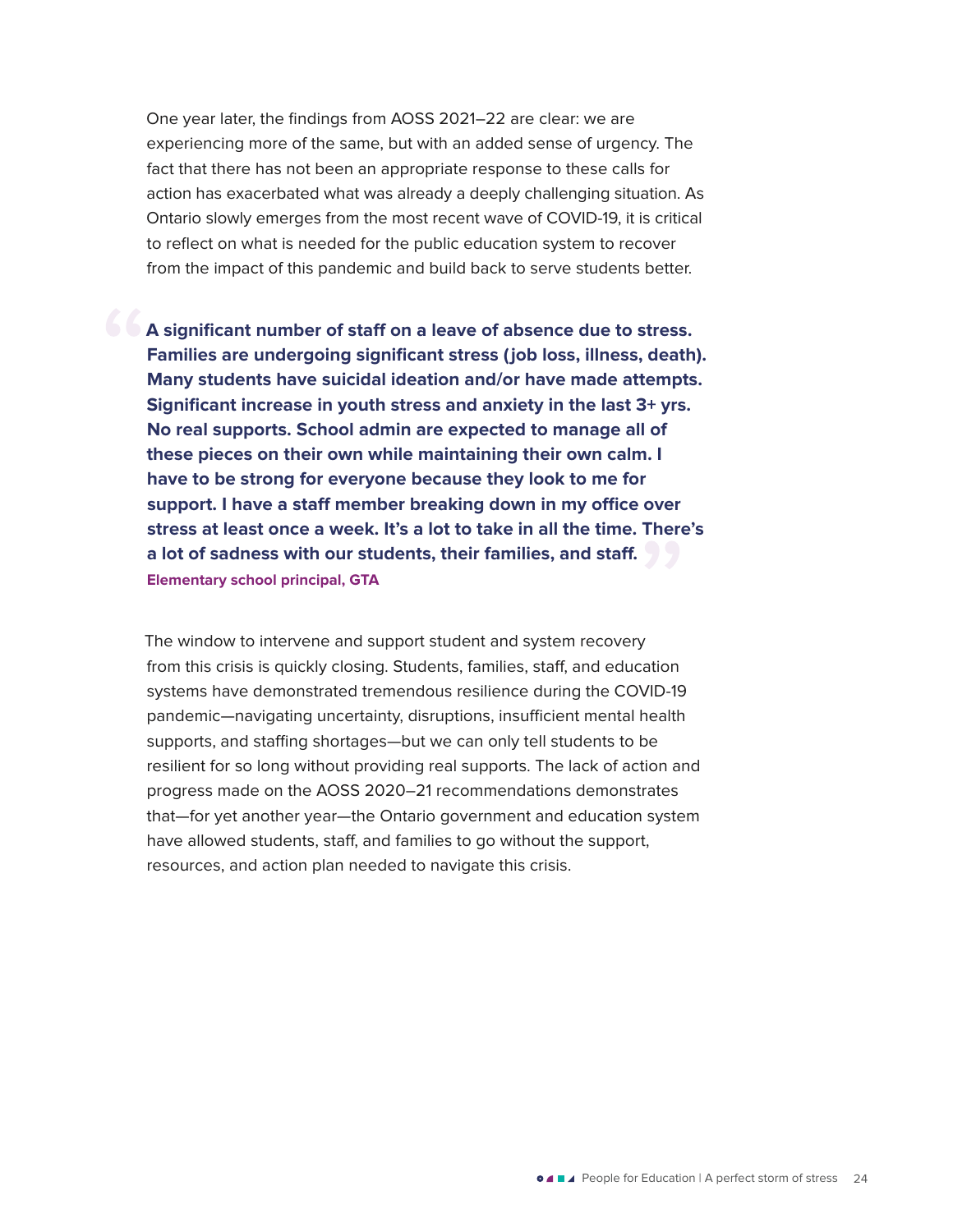**We are in very challenging times—and yet my staff comes to work everyday with a smile on their face and a willingness to improve the lives of the students they teach. They do not feel supported by government—nor do I for that matter. The complete lack of open and honest communication is frightening. Staff look to us as leaders for answers and we don't have any. We look to our Superintendents for answers—and they don't have any—we are doing things on the fly—there is no plan. The feeling is that we will simply try this and see if it works—which is ok if that is the plan—but let's communicate that. Have we thought about what supports we will be able to put in place for so many of our students that are literally two years behind—in early years, K–3 that can create significant gaps that could possibly never be bridged. What is the plan?** 

**Elementary school principal, Southwestern Ontario**

Although the same four recommendations could be made again in this report, the reality is that we are past the point of recommending that individual needs and recommendations be addressed on an ad hoc basis as a means for recovery. Instead, the four key recommendations from 2020–21 need to be part of a comprehensive and clear plan to manage, assess, and respond to the educational impacts of COVID-19. This plan for education needs to address both short- and long-term recovery for students and the sector.

In January 2022, PFE conducted a pan-Canadian scan of Kindergartento-Grade 12 education strategies in response to COVID-19. In this scan, only 4 out of the 13 provinces and territories (Quebec, Nunavut, Yukon, and British Columbia) had developed comprehensive documents that provide a plan to address the ongoing impacts of the pandemic (People for Education 2022). Ontario, and the other provinces and territories, need to be proactive and set a clear vision for pandemic recovery to send a message to young people and educators across the province that they have not been forgotten.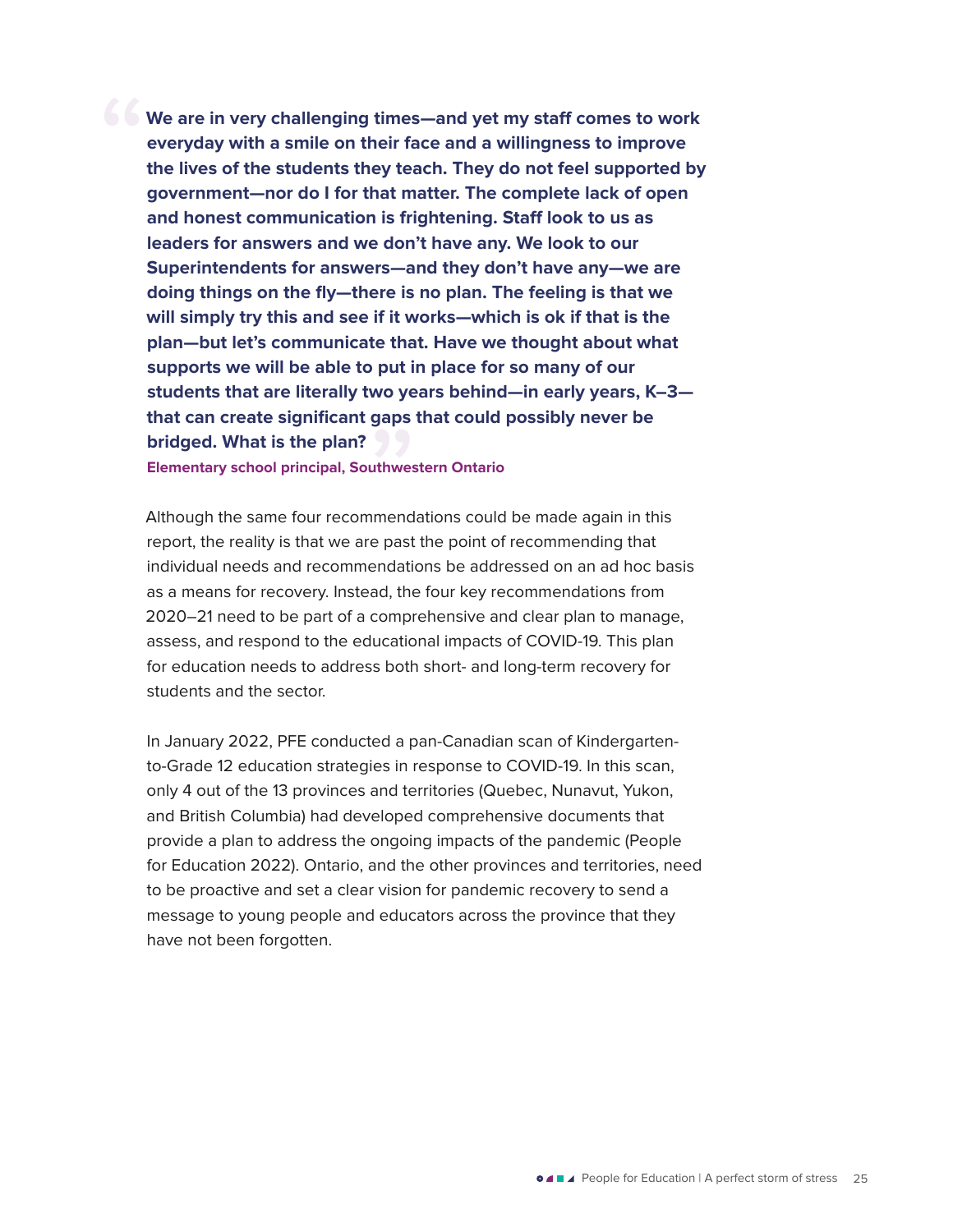**We do have a very strong community at our school that has really come together during the pandemic. I am very proud of our staff and families for persevering and working together to try and keep everyone learning and safe. The effort our staff has put forth in prioritizing our equity and anti-oppression work is a glaring example of how amazing they are in making a difference in our student's lives. That being said, the toll of the pandemic on our students, families and staff gets compounded as time goes on, and without an increase in supports to keep schools open safely, I fear that despite our in-person learning, the impact of educational funding cuts, especially during a pandemic, on our community will only worsen. Without dedicated funding to mitigate and repair the impacts of pandemic on children, we're staring at a deeply concerning immeasurable negative impact on public education. Elementary school principal, GTA**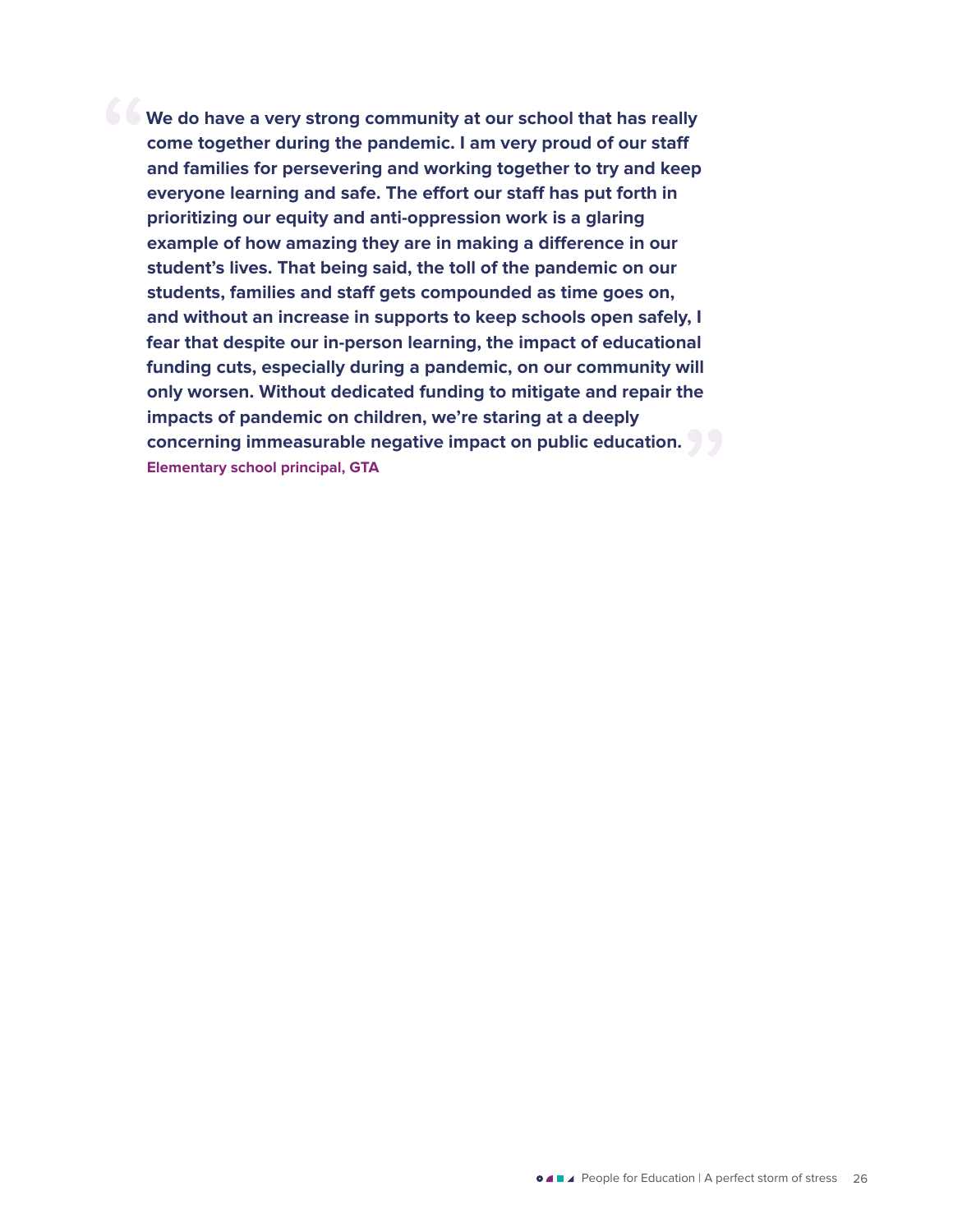## <span id="page-30-0"></span>**Appendix: Methodology**

Every year, People for Education (PFE) surveys Ontario's publicly funded elementary and secondary schools. This report is based on data from the schools that participated in the Annual Ontario School Survey (AOSS) 2021–22. Unless cited from other sources, the statistics and quoted material in this report originate from PFE's AOSS, the 25<sup>th</sup> annual survey of elementary schools and 22<sup>nd</sup> annual survey of secondary schools in Ontario. All direct quotations in this report appear exactly as written (including capitalization and emphasis) by survey respondents, unless otherwise stated. Surveys were completed online via SurveyMonkey in both English and French between October 19, 2021, and January 17, 2022.

The AOSS 2021–22 received 965 responses from principals across Ontario, representing 70 of the 72 publicly funded school boards in Ontario and 20% of the province's publicly funded schools (Ontario Ministry of Education 2021).

This year, 81% of AOSS 2021–22 surveys were completed by elementary school principals, 15% were completed by secondary school principals, and 4% were completed by principals of schools that house both elementary and secondary students (see Figure 9). In addition, 10% of survey respondents were principals of Francophone schools throughout Ontario. This sample is consistent with the ratio of elementary and secondary schools and the proportion of French-language schools in the larger population of publicly funded schools in Ontario (Ministry of Francophone Affairs 2019; Ontario Ministry of Education 2021).

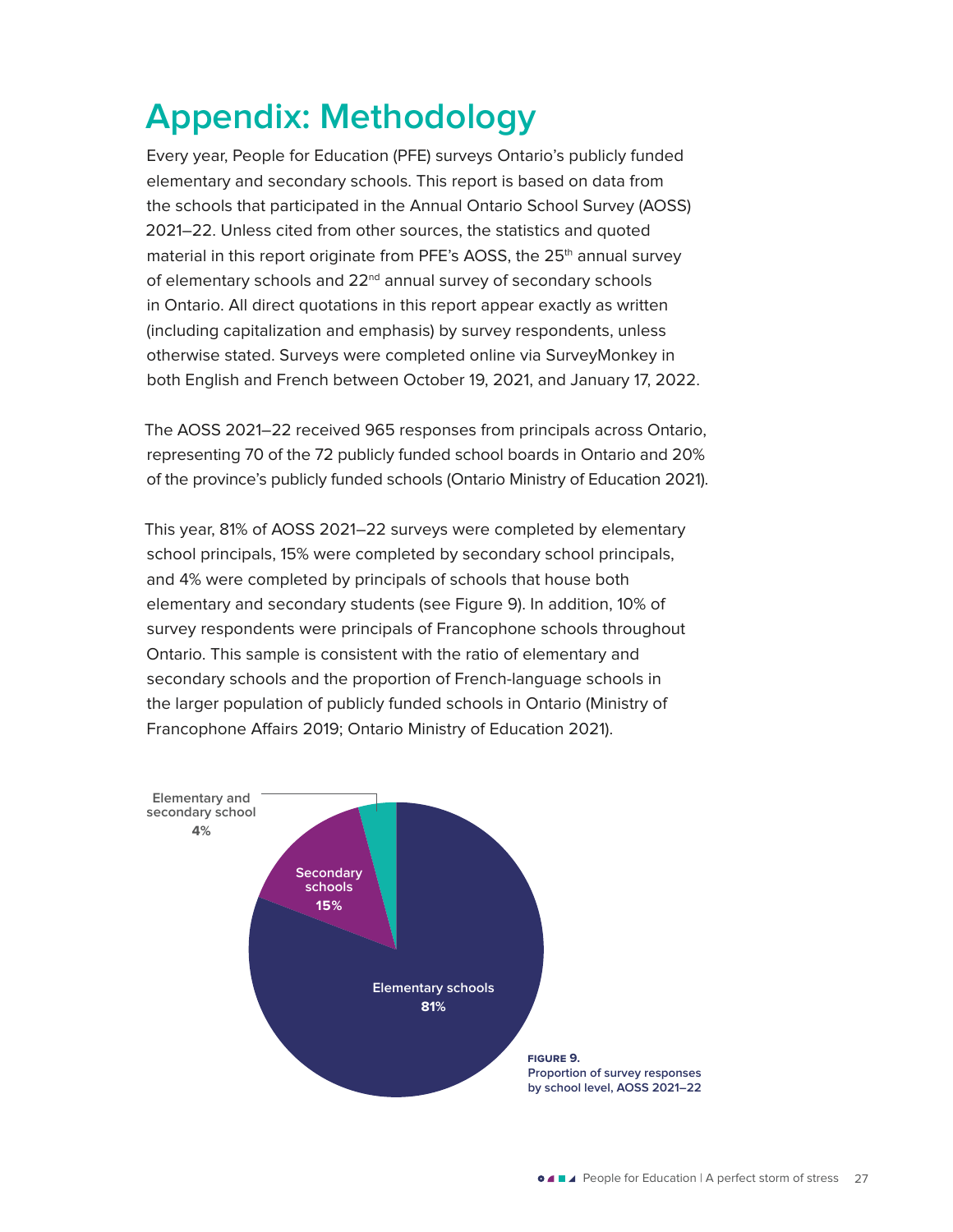Survey responses were disaggregated to examine survey representation across provincial regions (see Figure 10). Schools were sorted into geographical regions based on the first letter of their postal code. The GTA region includes schools with M postal codes as well as those with L postal codes located in GTA municipalities (City of Toronto n.d.). Regional representation in this year's survey corresponds relatively well with the regional distribution of Ontario's publicly funded schools.

| <b>Geographical region</b><br>(organized by postal code's first letter) | % of schools<br>in sample | % of schools<br>in province |
|-------------------------------------------------------------------------|---------------------------|-----------------------------|
| Northern (P)                                                            | 13%                       | 11%                         |
| Central (L, excluding GTA)                                              | 10%                       | 11%                         |
| Eastern (K)                                                             | 16%                       | 18%                         |
| Southwestern (N)                                                        | 20%                       | 20%                         |
| GTA (M and some L)                                                      | 41%                       | 40%                         |

**Figure 10.**

**Survey response representation by region, AOSS 2021–22**

Qualitative data analysis was conducted using inductive analysis. Researchers read responses and coded emergent themes in each set of data (i.e., the responses to each of the survey's open-ended questions). The quantitative analyses in this report are based on descriptive statistics. The primary objective of the descriptive analyses is to present numerical information in a format that is accessible to a broad public readership. All data were analyzed using SPSS statistical software. All calculations have been rounded to the nearest whole number and may not total 100% in displays of disaggregated categories. Where significant shifts were found in year-over-year comparisons, and changes were noted between survey years, the trends were confirmed by a comparison with the sample of repeating schools (schools that responded to the AOSS in every survey year in a comparison).

For other questions about the methodology used in this report, please contact the Research team at PFE: aoss@peopleforeducation.ca.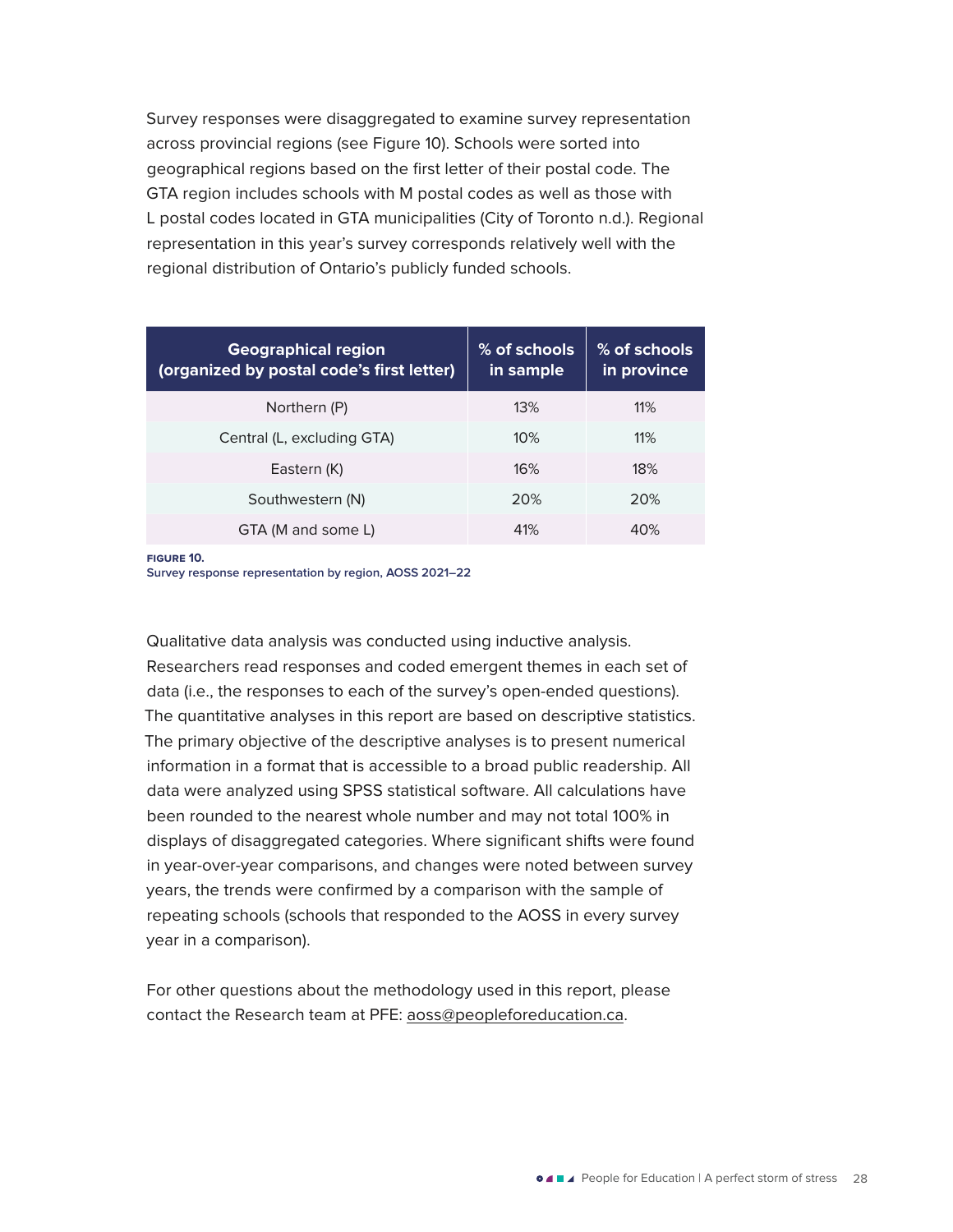## <span id="page-32-0"></span>**References**

- Canada. Parliament. Standing Senate Committee on Social Affairs, Science and Technology. 2006. Out of the Shadows at Last: Transforming Mental Health, Mental Illness and Addiction Services in Canada. Final Report of the Standing Senate Committee on Social Affairs, Science and Technology. Michael J. L. Kirby (Chair) and Wilbert Joseph Keon (Deputy Chair). May 2006. https://sencanada.ca/content/ sen/committee/391/soci/rep/rep02may06-e.htm.
- Catholic Principals' Council of Ontario. 2022. "CPCO Statement on Modified Reopening Plans for Schools." January 3, 2022. https://cpco.on.ca/files/2516/4124/ 4900/News\_Release\_-\_CPCO\_-\_Modified\_Reopening\_Plans\_-\_January\_3\_2021\_ UPDATED.pdf.
- City of Toronto. N.d. "City Halls GTA Municipalities & Municipalities Outside of the GTA." Accessed February 28, 2022. https://www.toronto.ca/311/knowledgebase/ kb/docs/articles/311-toronto/information-and-business-development/city-halls-gtamunicipalities-and-municipalities-outside-of-the-gta.html.
- Collins-Nelsen, Rebecca, J. Marshall Beier, and Sandeep Raha. 2021. "Bullying, Racism and Being 'Different': Why Some Families Are Opting for Remote Learning Regardless of COVID-19." The Conversation, September 16, 2021. https:// theconversation.com/bullying-racism-and-being-different-why-some-families-areopting-for-remote-learning-regardless-of-covid-19-165063.
- Colour of Poverty. 2019a. An Introduction to Racialized Poverty. Fact Sheet #2, March 2019. https://colourofpoverty.ca/wp-content/uploads/2019/03/cop-coc-fact-sheet-2 an-introduction-to-racialized-poverty-3.pdf.
- Colour of Poverty. 2019b. Racialized Poverty in Education & Learning. Fact Sheet #3, March 2019. https://colourofpoverty.ca/wp-content/uploads/2019/03/cop-coc-factsheet-3-racialized-poverty-in-education-learning-3.pdf.
- Council of Ontario Drama and Dance Educators. 2021. CODE Response to Hybrid Learning. September 30, 2021. https://www.code.on.ca/files/inline-files/code\_ response\_to\_hybrid\_learning\_sept\_2021.pdf.
- Elementary Teachers' Federation of Ontario. 2022. "Ford Government Confirms Return to In-Person Learning without Consultation." January 11, 2022. https://www.etfo.ca/ news-publications/media-releases/ford-government-confirms-return-to-in-personlearning-without-consultation.
- Financial Accountability Office of Ontario. 2022. "Expenditure Monitor 2021-22: Q3." March 2, 2022. https://www.fao-on.org/web/default/files/publications/FA2106%20 Expenditure%20Monitor%202021-22%20Q3/Expenditure%20Monitor%202021- 22%20Q3.pdf
- Gallagher-Mackay, Kelly, Prachi Srivastava, Kathryn Underwood, Elizabeth Dhuey, Lance McCready, Karen B. Born, Antonina Maltsev, et al. 2021. "COVID-19 and Education Disruption in Ontario: Emerging Evidence on Impacts." Science Briefs of the Ontario COVID-19 Science Advisory Table 2, no. 34. https://doi.org/10.47326/ ocsat.2021.02.34.1.0.
- Government of Ontario. 2020a. Requirements for Remote Learning (Policy/Program Memorandum 164). August 13, 2020. https://www.ontario.ca/document/educationontario-policy-and-program-direction/policyprogram-memorandum-164.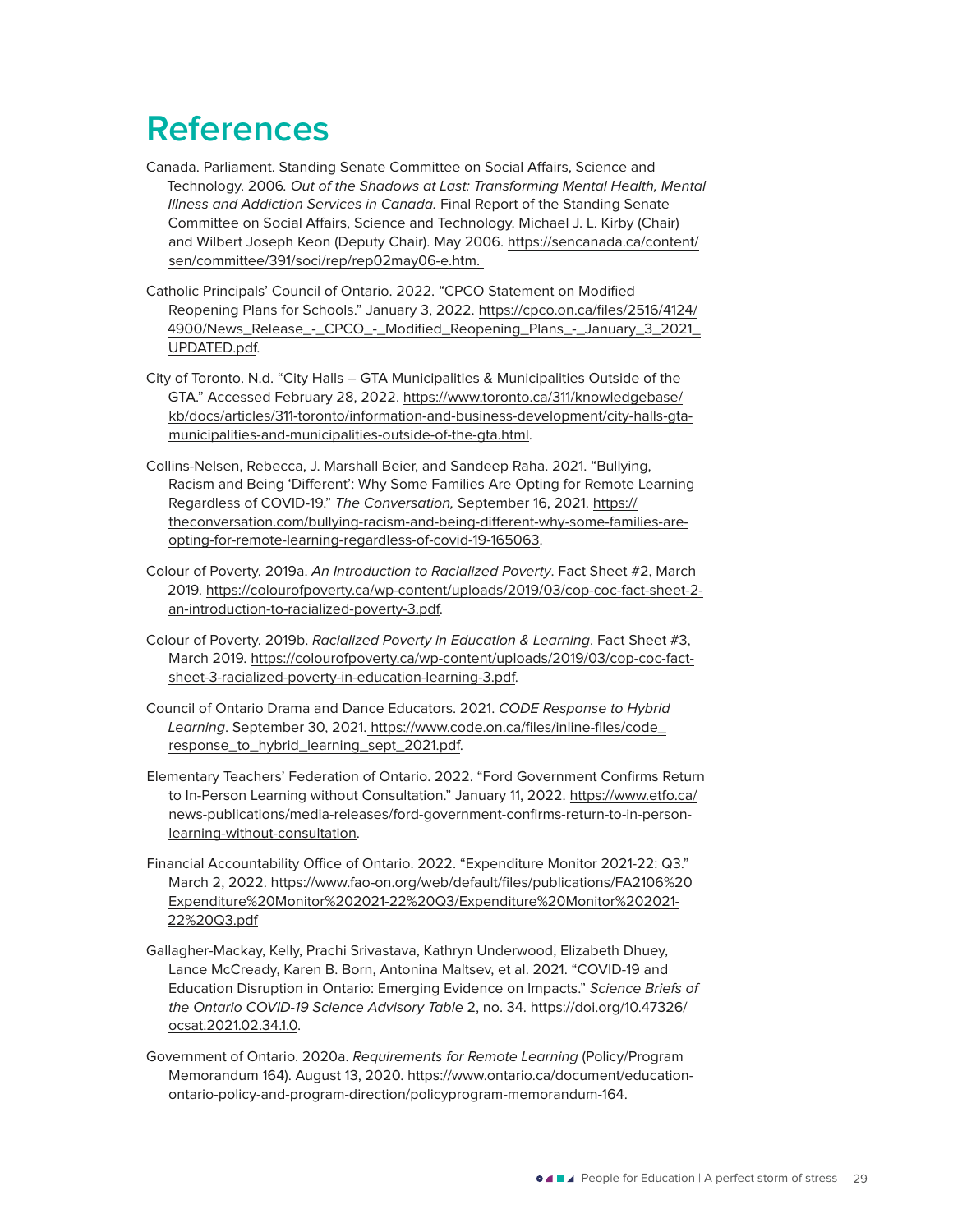Government of Ontario. 2020b. Ontario Regulation 132/12, Class Size. Education Act, R.S.O. 1990, c. E.2. September 3, 2020. https://www.ontario.ca/laws/ regulation/120132.

- Government of Ontario. 2021. "COVID-19 Vaccine Bookings to Open for All Children Aged Five to 11." November 22, 2021. https://news.ontario.ca/en/release/1001195/ covid-19-vaccine-bookings-to-open-for-all-children-aged-five-to-11.
- Haeck, Catherine, and Simon Larose. 2022. What is the effect of school closures on learning in Canada? A hypothesis informed by international data. Canadian Journal of Public Health/Revue Canadienne de Sante Publique 113, no. 1: 36–43. https://doi. org/10.17269/S41997-021-00570-z.
- Hammond, Sam. 2022. "The Return to Remote Emergency Learning Was Not Inevitable." Canadian Teachers' Federation, January 6, 2022. https://www.ctf-fce.ca/ the-return-to-remote-emergency-learning-was-not-inevitable/.
- Johnson, Nicole. 2021. Evolving Definitions in Digital Learning: A National Framework for Categorizing Commonly Used Terms. Canadian Digital Learning Research Association. http://www.cdlra-acrfl.ca/wp-content/uploads/2021/07/2021-CDLRAdefinitions-report-5.pdf.
- Mental Health Commission of Canada. 2016. The Mental Health Strategy for Canada: A Youth Perspective. https://mentalhealthcommission.ca/wp-content/ uploads/2021/09/Youth\_Strategy\_Eng\_2016.pdf.
- Ontario College of Teachers. 2020. Transition to Teaching 2020. https://www.oct.ca/-/ media/Transition\_to\_Teaching\_2020/2020T2TMainReportENWEB\_V2.pdf.
- Ontario Ministry of Education. 2013. "Modernizing Teacher Education in Ontario." June 5, 2013. https://news.ontario.ca/en/backgrounder/25874/modernizing-teachereducation-in-ontario.
- Ontario Ministry of Education. 2021. "Education Facts, 2019–2020 (Preliminary)." Last modified April 21, 2021. http://www.edu.gov.on.ca/eng/educationfacts.html.
- Ontario Ministry of Finance. 2019. 2019 Ontario Budget: Protecting What Matters Most. Queen's Printer for Ontario. https://budget.ontario.ca/2019/contents.html.
- Ontario Ministry of Francophone Affairs. 2019. "French-Language Schools." Last updated May 3, 2019. Accessed February 11, 2022. https://www.ontario.ca/page/ french-language-schools.
- Ontario Secondary School Teachers' Federation. 2022. "Letter to Minister Lecce regarding concerns about the January 12, 2022 Ministry of Education guidance to school boards for the resumption of in-person learning." January 19, 2022. https://www.osstf.on.ca/news/letter-to-m-lecce-re-concerns-about-edu-guidance-toschools-for-resumption-of-in-person-learning.aspx.
- Ontario Student Trustees' Association. 2022. "Student Concerns Regarding the Return to School Plan." January 1, 2022. https://osta-aeco.org/blog/2022/01/01/studentconcerns-regarding-the-return-to-school-plan/.
- Organisation for Economic Cooperation and Development. 2021. The State of Global Education: 18 Months into the Pandemic. September 2021. https://www.oecdilibrary.org/education/the-state-of-global-education\_1a23bb23-en.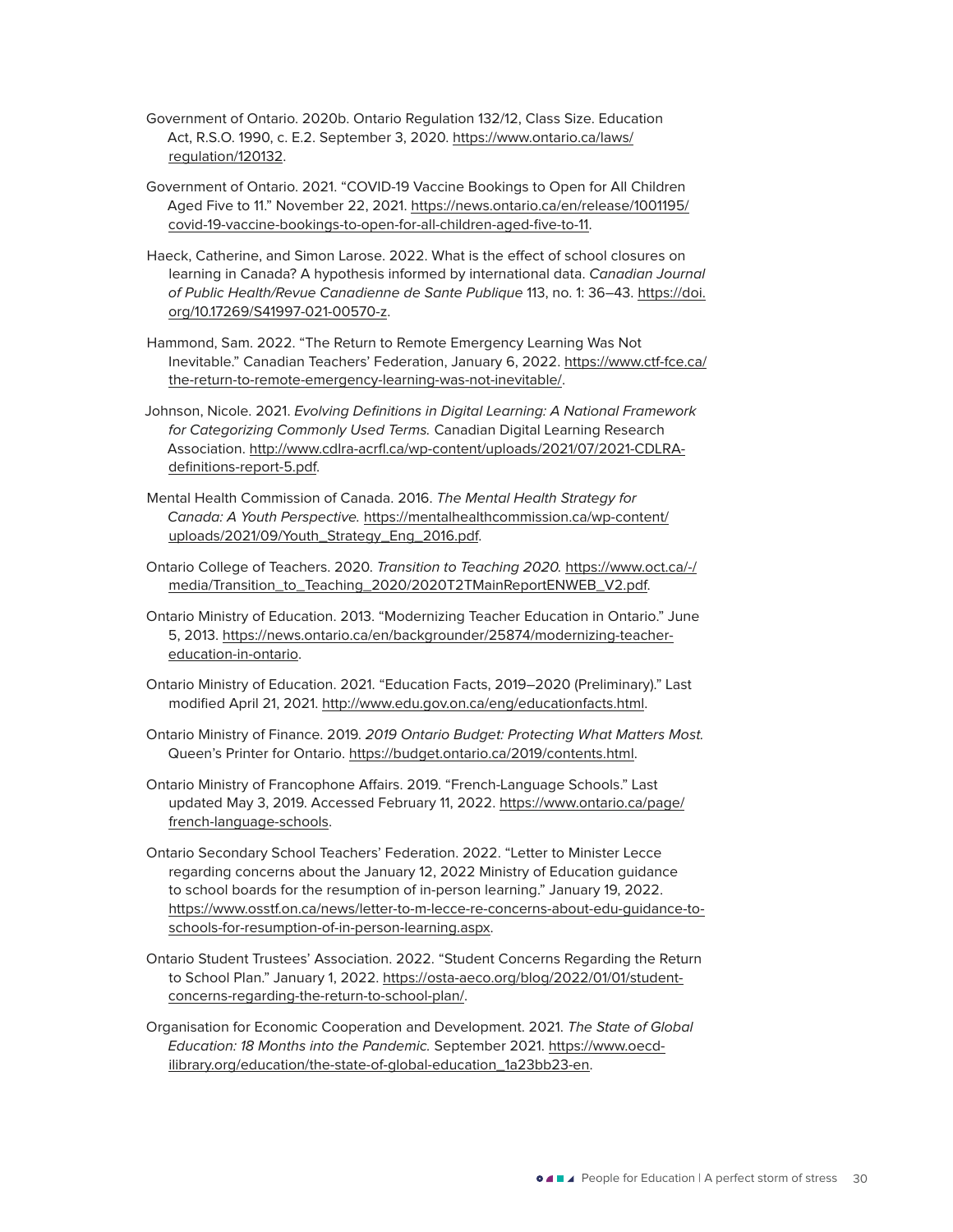People for Education. 2018. Principals and Vice-Principals: The Scope of their Work in Today's Schools. Toronto: People for Education. https://peopleforeducation.ca/wpcontent/uploads/2018/10/People-for-Education-report-on-Ontario-Principals.pdf.

- People for Education. 2020. Technology in Schools A Tool and a Strategy. Toronto: People for Education. https://peopleforeducation.ca/wp-content/uploads/2020/05/ PFE-Technology-in-Schools-Infographic.pdf.
- People for Education. 2021a. Challenges and Innovations in Ontario Schools: 2020-21 Annual Report. Toronto: People for Education. https://peopleforeducation.ca/wpcontent/uploads/2021/10/2020-21-AOSS-Final-Report-Published-110721.pdf.
- People for Education. 2021b. The Far-Reaching Costs of Losing Extracurricular Activities during COVID-19. Toronto: People for Education. https://peopleforeducation.ca/ wp-content/uploads/2021/04/People-for-Education-The-Cost-of-Losing-Extra-Curricular-Activities-April-2021.pdf.
- People for Education. 2022. Pan-Canadian Tracker: Education Strategies in response to COVID-19 (2021–2022). Toronto: People for Education. https://peopleforeducation.ca/pan-canadian-tracker-education-strategies-inresponse-to-covid-19-2021-2022/
- Pier, Libby, Heather J. Hough, Michael Christian, Noah Bookman, Britt Wilkenfeld, and Rick Miller. 2021. COVID-19 and the Educational Equity Crisis: Evidence on Learning Loss from the CORE Data Collaborative. Policy Analysis for California Education. January 25, 2021. https://edpolicyinca.org/newsroom/covid-19-andeducational-equity-crisis.
- Srivastava, Prachi, Tsz Tan Lau, Daniel Ansari, and Nisha Thampi. 2022. Effects of socio-economic factors on elementary school student COVID-19 infections in Ontario, Canada. Preprint, submitted February 6, 2022. https://www.medrxiv.org/ content/10.1101/2022.02.04.22270413v1
- Tranjan, Ricardo, Tania Oliveira, and Randy Robinson. 2022. Catching Up Together: A Plan for Ontario's Schools. Canadian Centre for Policy Alternatives. February 2022. https://www.policyalternatives.ca/sites/default/files/uploads/publications/Ontario Office/2022/02/Catching Up Together.pdf.
- United Nations Educational, Scientific and Cultural Organization (UNESCO). 2021. Reimagining Our Futures Together: A New Social Contract for Education. Paris: UNESCO. https://unesdoc.unesco.org/ark:/48223/pf0000379707.locale=en
- Volante, Louis, Don A. Klinger, Livianna Tossutti, and Melissa Siegel. 2021. "Student Achievement Depends on Reducing Poverty now and after COVID-19." The Conversation, April 19, 2021. https://theconversation.com/student-achievementdepends-on-reducing-poverty-now-and-after-covid-19-153523.
- Whitley, Jess, Miriam H. Beauchamp, and Curtis Brown. 2021. "The Impact of COVID-19 on the Learning and Achievement of Vulnerable Canadian Children and Youth." FACETS 6: 1693–1713. https://doi.org/10.1139/facets-2021-0096.
- York Region District School Board. n.d. "COVID-19: 2021-2022 School Year." Accessed February 11, 2022. https://www2.yrdsb.ca/about-us/covid-19/2021-2022-school-year.